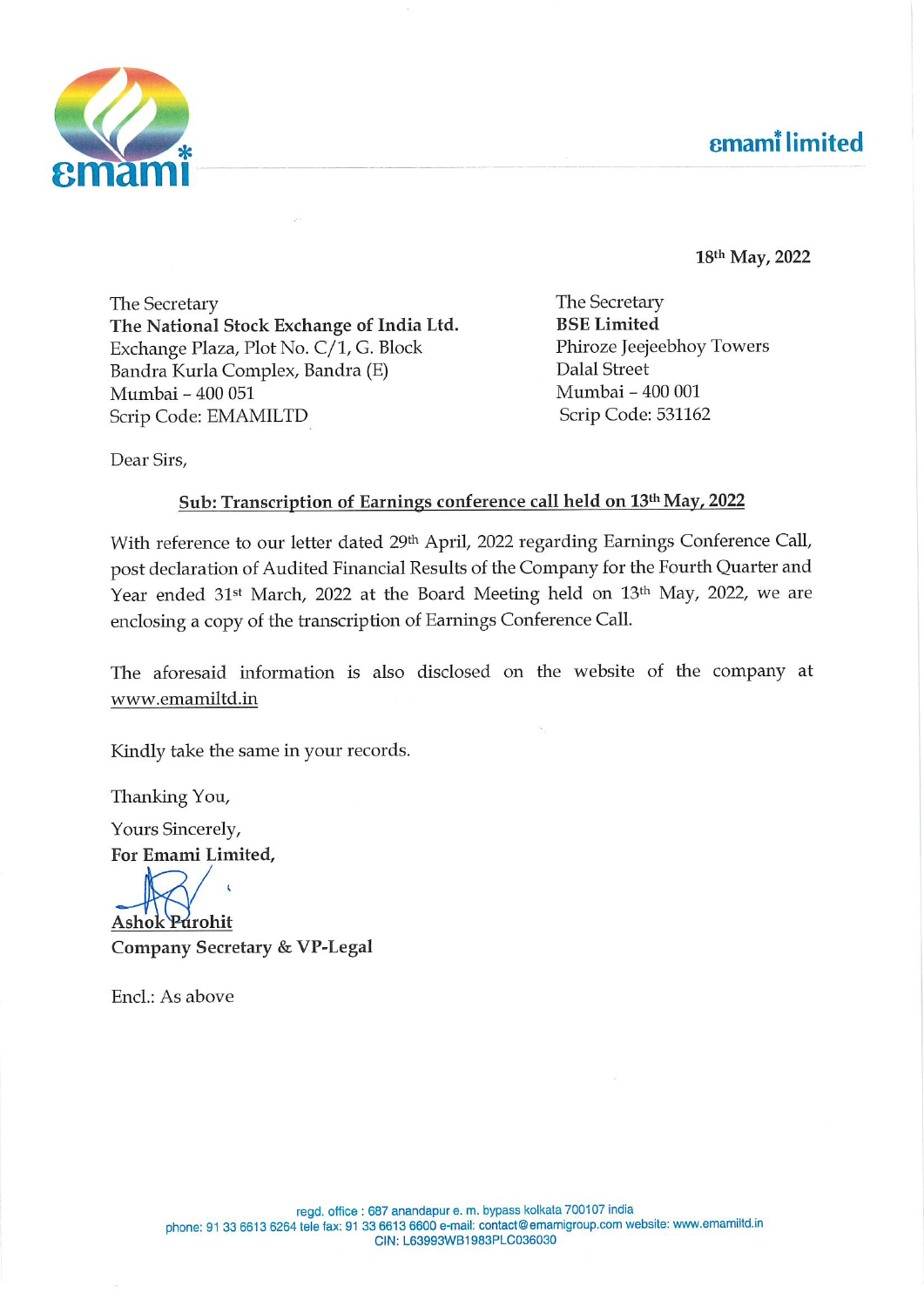

# "Emami Limited Q4 FY2022 Conference Call"

May 13, 2022



**SOLIFL SECURITIES** 



# **ANALYST: MR. PERCY PANTHAKI – IIFL SECURITIES LIMITED**

**MANAGEMENT**: **MR. MOHAN GOENKA – VICE CHAIRMAN & WHOLE TIME DIRECTOR – EMAMI LIMITED MR. VIVEK DHIR – CHIEF EXECUTIVE OFFICER, INTERNATIONAL BUSINESS – EMAMI LIMITED MR. VINOD RAO – PRESIDENT SALES – EMAMI LIMITED MR. GULRAJ BHATIA – PRESIDENT HEALTHCARE– EMAMI LIMITED MR. RAJESH SHARMA – PRESIDENT FINANCE & INVESTOR RELATIONS**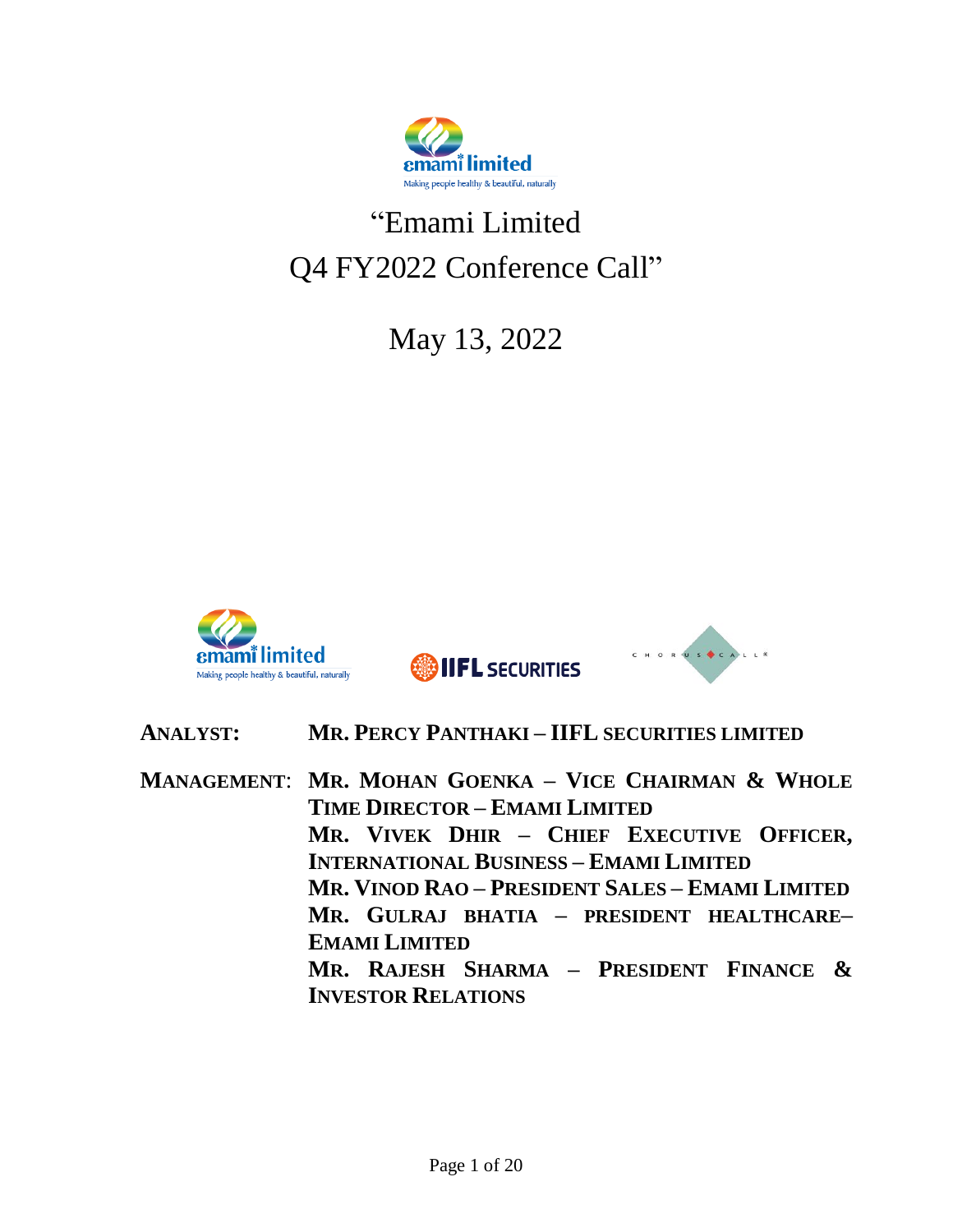

- **Moderator**: Ladies and gentlemen, good day and welcome to the Emami Limited Q4 FY2022 Conference Call hosted by IIFL Securities Limited. As a reminder, all participant lines will be in the listen-only mode and there will be an opportunity for you to ask questions after the presentation concludes. Should you need assistance during the conference call, please signal an operator by pressing '\*' then '0' on your touchtone phone. Please note that this conference is being recorded. I now hand the conference over to Mr. Percy Panthaki from IIFL Securities. Thank you and over to you Sir!
- **Percy Panthaki:** Good evening, everyone and welcome to the Emami's Q4 conference call. I have with us from the management, Mr. Mohan Goenka – Vice Chairman and Whole Time Director; Mr. Rajesh Sharma – President Finance and IR; Mr. Vivek Dhir – CEO, International Business; Mr. Vinod Rao – President, Sales and Mr. Gulraj Bhatia, President, Healthcare. Without further ado, I would like to handover to Mr. Goenka for his initial remarks. Over to you Sir!
- **Mohan Goenka:** Thank you Percy and a very good evening, friends. I welcome you all to this conference call on Emami results for Q4 and year ended March 31, 2022.

During the quarter, consumption, term remains subdued amid weak sentiment and steep inflation. The geopolitical conflicts aggravated the raw material inflation scenario as crude oil prices spiked up and persistent inflation continue to hurt consumer wallets across rural and urban markets leading to a slowdown in sales.

Despite the challenging macro environment, we have been able to post a resilient performance during the quarter with consolidated revenues at 770 Crores growing by 5% in Q4 which translates into a two year CAGR of 20%. Our India business grew by 4% over previous year that is a two-year CAGR of 22% with flat volume growth over previous year.

Our major brands like pain management grew by 9%, healthcare range grew by 4%, male grooming range grew by 4% and 7 oils in one grew by 8% during the quarter. While Navaratna posted flat growth during the quarter, it grew by 13% on a two-year and by 4% on three year CAGR basis. Kesh King however, declined by 7% over previous year but grew by 16% on a two-year CAGR basis and Boroplus declined by 18% during the quarter. In this quarter, Modern trade grew by 9%; E-com continued its robust run growth by 90% over previous year.

In Q4 2022, the salience of e-com channel has increased to 7.1% of domestic revenues and modern trade contributed to 8.4% of the domestic revenues increasing its salience by 60 basis points as well. CSD revenues grew by 32% during the quarter. Our distribution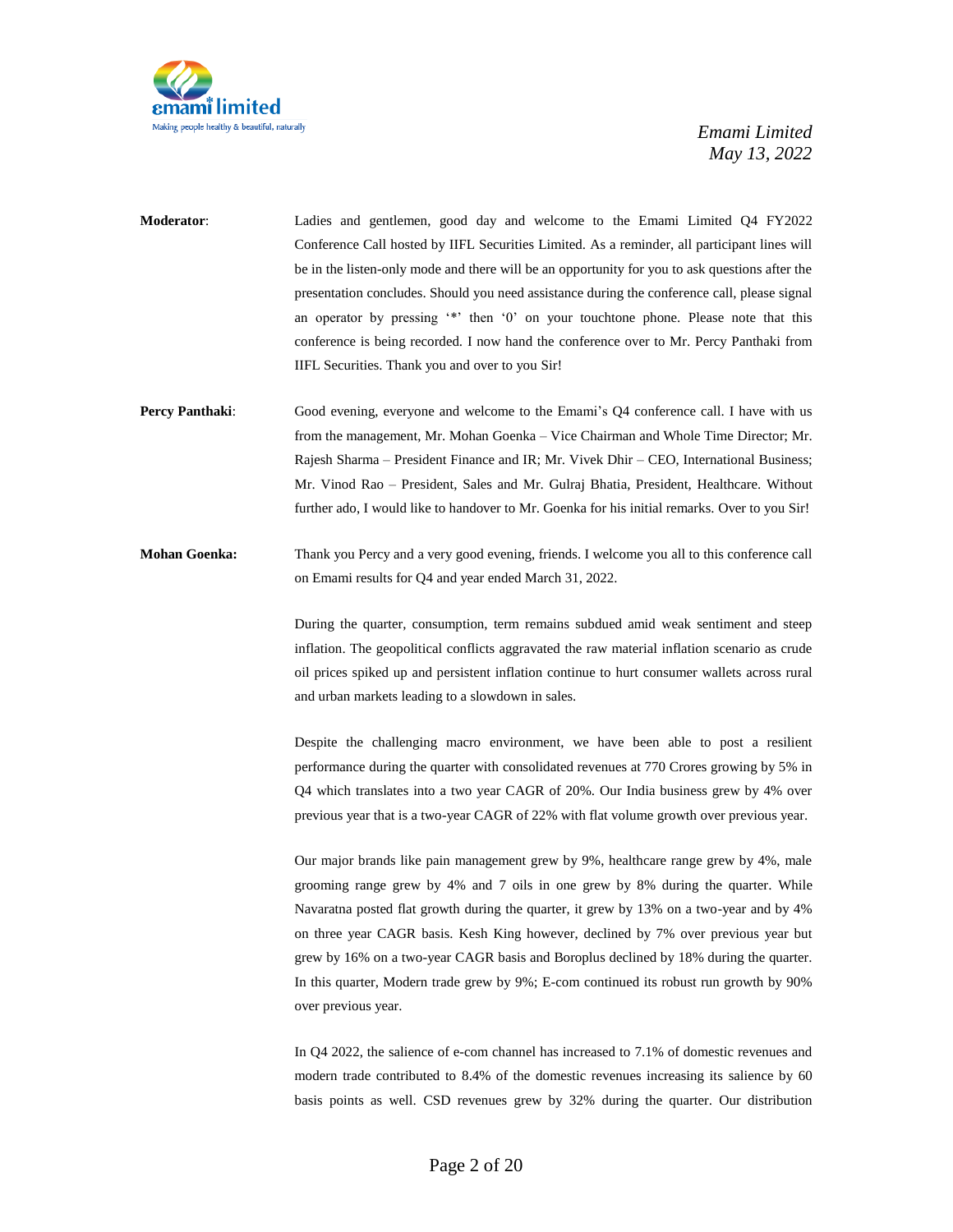

initiatives continued to progress with additional 8,000 rural towns being added in this quarter for project Khoj taking the total tally to 40,000 rural towns.

Revenues and presence in standalone modern trade outlets increased with coverage expanding to 40 cities and more than 3300 outlets. The company also activated around 32,000 additional outlets for its healthcare products by focusing on Ayurvedic Bhandar and Chemist outlets taking the total tally to 1.1 lakh outlets.

Coming to our international business, our sales have grown by 8% during the quarter on a high base of 28%. However, if we exclude the sales from CIS region which were impacted due to the geopolitical issues, our international business grew strongly by 17%, key geographies like Bangladesh and UAE performed well during the quarter.

If I look at profitability number this quarter, I believe we have posted decent set of numbers despite strong inflationary pressure and a high base of previous year.

Gross margins at 62.4% contracted by just 30 basis points on account of judicious price hikes and strategic procurement. EBITDA at 164 Crores grew by 1% and profit before tax at 104 Crores declined by 15% on account of one off Forex loss of 5.1 Crores and lower other income. However, PAT at 356 Crores grew by 4.1 times over previous year on account of recognition of MAT credit entitlement amounting to Rs. 288 Crores in this quarter.

In FY2022, consolidated revenues at 3192 Crores grew by 11%, EBITDA at 952 Crores grew by 8%, Profit before tax at 703 Crores grew by 23% and PAT at 839 Crores grew by 85%. I am happy to share that we have posted a three year profit before tax CAGR of 20% in FY2022 which is one of the highest in the industry since the COVID period despite the ongoing challenges.

In the full year, our major brands like Pain Management range grew by 18%, Kesh King grew by 11%, Health Care range grew by 9%, Male Grooming range grew by 16%, Boroplus and Navaratna grew by 5% each and 7 Oils in One grew by 29%. I am happy to share that we have not only managed to increase or maintain our market leadership positions but also increased our household penetration in most of the category.

As we are all aware that the business environment since early 2020 has been facing many, many challenges which affected consumer behavior while the industry has had an a full task of mitigating these challenges by smart adoption of new ways of doing business including digitization, it keeps facing new challenges in the form of geopolitical issues and steep inflation in global commodities which leading to price hikes by companies to tied over the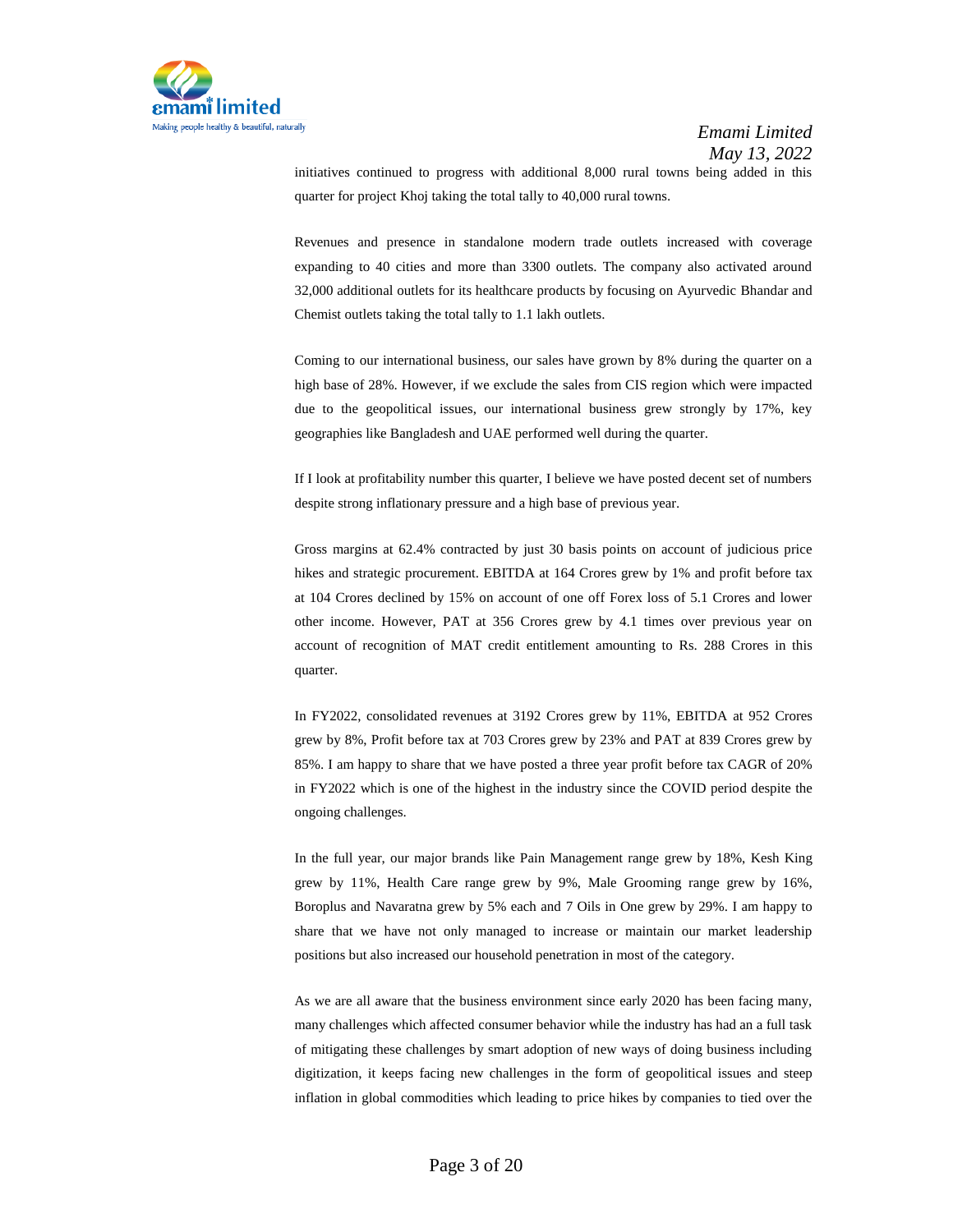

cost push. This we believe has led to plummeting consumer sentiments across rural and urban affecting the industry. However, we believe that there is sunshine behind every dark cloud and this year optimistic of witnessing and upward in the consumer sentiments in the near future. We have always believed in growing both organically and inorganically and keep investing in businesses and brands where we see synergies with our current businesses and scope of growth. In March we acquired the reputed Dermicool brand of Prickly Heat Powder and also invested in two native F&B a new age company, marketing nutrition products. We do believe both of these brands will pay rich dividends in times to come, at the same time we will continue to invest in our existing power brands as we do believe there is much headroom for growth.

With this brief, I now open the floor for Q&A. Thank you.

**Moderator:** Thank you. We will now begin the question-and-answer session. We have the first question from the line of Avinsh Roy from Edelweiss. Please go ahead.

- **Avinsh Roy:** Thanks for the opportunity. My first question is on the gross margin pressure in Q1, do you see significant pressure in Q1 given we have seen wide spread inflation, in Q3 call, you had said in Q4 you do not expect significant pressure which you have delivered only 30 bips gross margins compression which is quite decent performance but in Q1 how do you see because always lag is there in terms of impact?
- **Mohan Goenka:** Right, so Avinsh, you are right, so now that the material we had most of it is consumed in Q4, so we have to buy it at new prices what is prevalent in the markets now, what looks like as of now that there should be pressure of about 200 basis points in Q1.
- Avinsh Roy: And that is without you taking price hike or that post your price hike if any you have already done?

**Mohan Goenka:** No, price hikes have all been factored in post the price hikes that would be the current of contraction.

- Avinsh Roy: Sure and second question is on the rural demand, when do you see recovery because we are seeing NREGS job demand going down which is a good trend that is a lead indicator plus good monsoon, high crop prices, what are you picking up from on ground, is it a H2 recovery or you think in Q2 some recovery can start?
- **Mohan Goenka:** So as of now Avinsh, markets are still subdued as far as rural demand is concerned, we are seeing some pressure but at the same time what numbers we are seeing today that there is good traction as far as our summer portfolio is concerned, where we are seeing some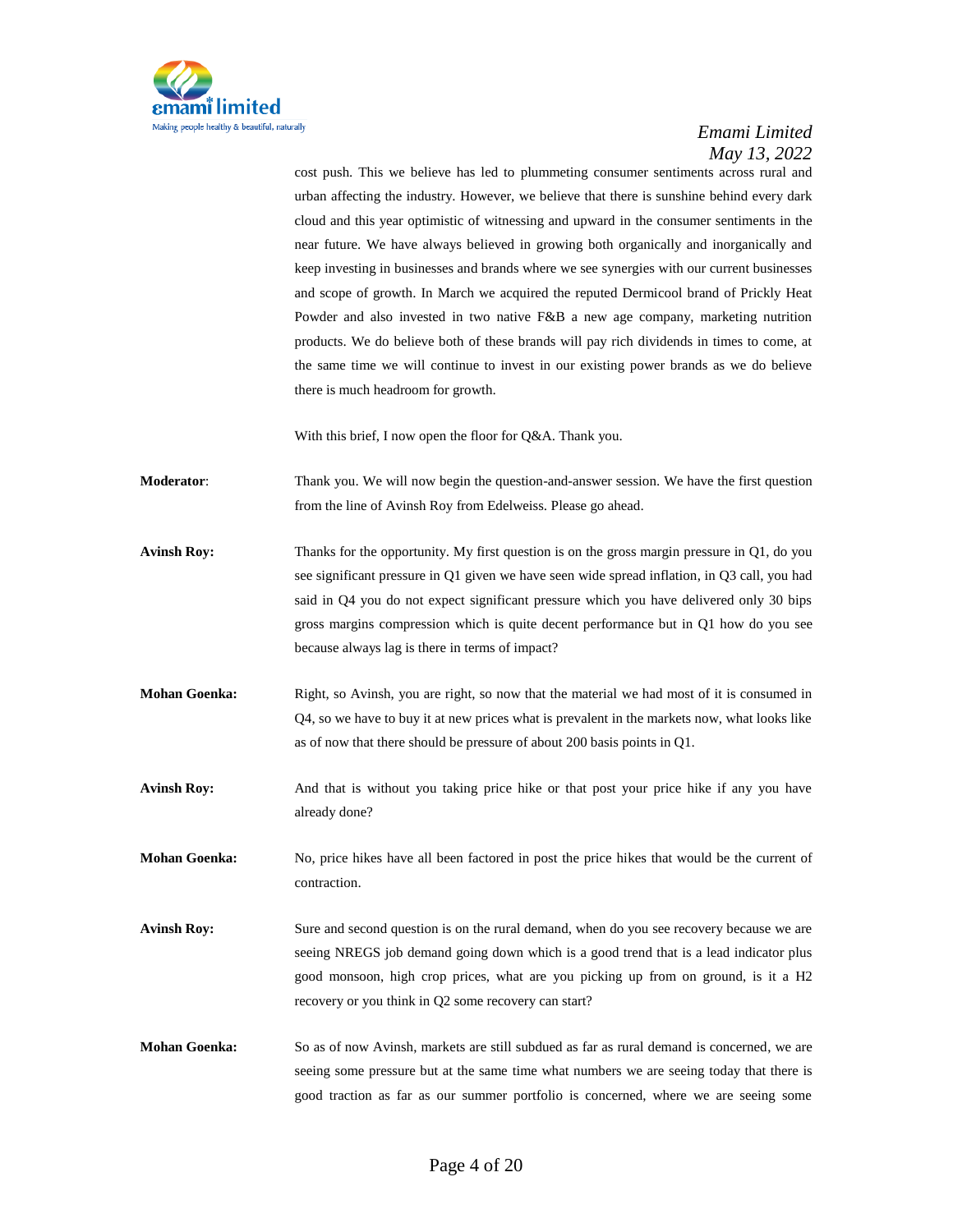

concern is on the very high base of our Pain portfolio, so it would be a good play as far as our portfolio is concerned but overall the demand sentiments till is low, we are very optimist that Q2 there should be some bounce back for sure.

Avinsh Roy: Sir, the last quick question, your volumes are flat and you did say currently demand situation is challenging for the entire FMCG sector, in light of that 10% higher advertising spend is something which is not very common most FMCG companies have cut down ad volume, ad spends sharpening, so why you want to spend so much higher when volume growth is flattish?

**Mohan Goenka** See it is very difficult Avinsh that to cut expenditure just like that because there were some new launches that we had done, on account of that we had to spend some amount of money also some amount of money goes into our Zandu Care so that is an ongoing cost which we have to entail anyways. So, looking at overall scenario, I think the cost have gone up but if you see on a yearly basis, we have maintained our numbers, we have not increased our advertising significantly.

**Avinsh Roy:** Okay Mohan Ji, that is all from my side. Thanks a lot.

**Moderator**: Thank you. We have the next question from the line of Shirish Pardeshi from Centrum Capital. Please go ahead.

- Shirish Pardeshi: Thanks for the opportunity. Sir, I have got three questions, when I looked at your presentation, Kesh King a range declined 7% and on two-year CAGR has grown 16%, what has exactly happened in this product because last time when we had a call you said that Kesh King is now running good momentum, so maybe you can give some quality to comments?
- **Mohan Goenka:** Kesh King, Shirish you are right, so we are very bullish on the Kesh King range and I think we have delivered good set of numbers, if you see on two-year CAGR, we have grown at 16% and this for the whole year, we have grown at 11%, so we were sitting on a very high base on Q4 I think our growth was almost 40% or something, so on that we have declined but I do not see any challenges as far as Kesh King range is concerned.
- **Shirish Pardeshi:** So, it is not a product issue or off take issue, it is more to do with the high base?
- **Mohan Goenka:** Yes, the base was very high last year in this quarter.
- **Shirish Pardeshi:** Okay. Similar question on Navratna, despite the strong summer, we have managed to get a flat growth, so what is exactly happening in the Navratna product?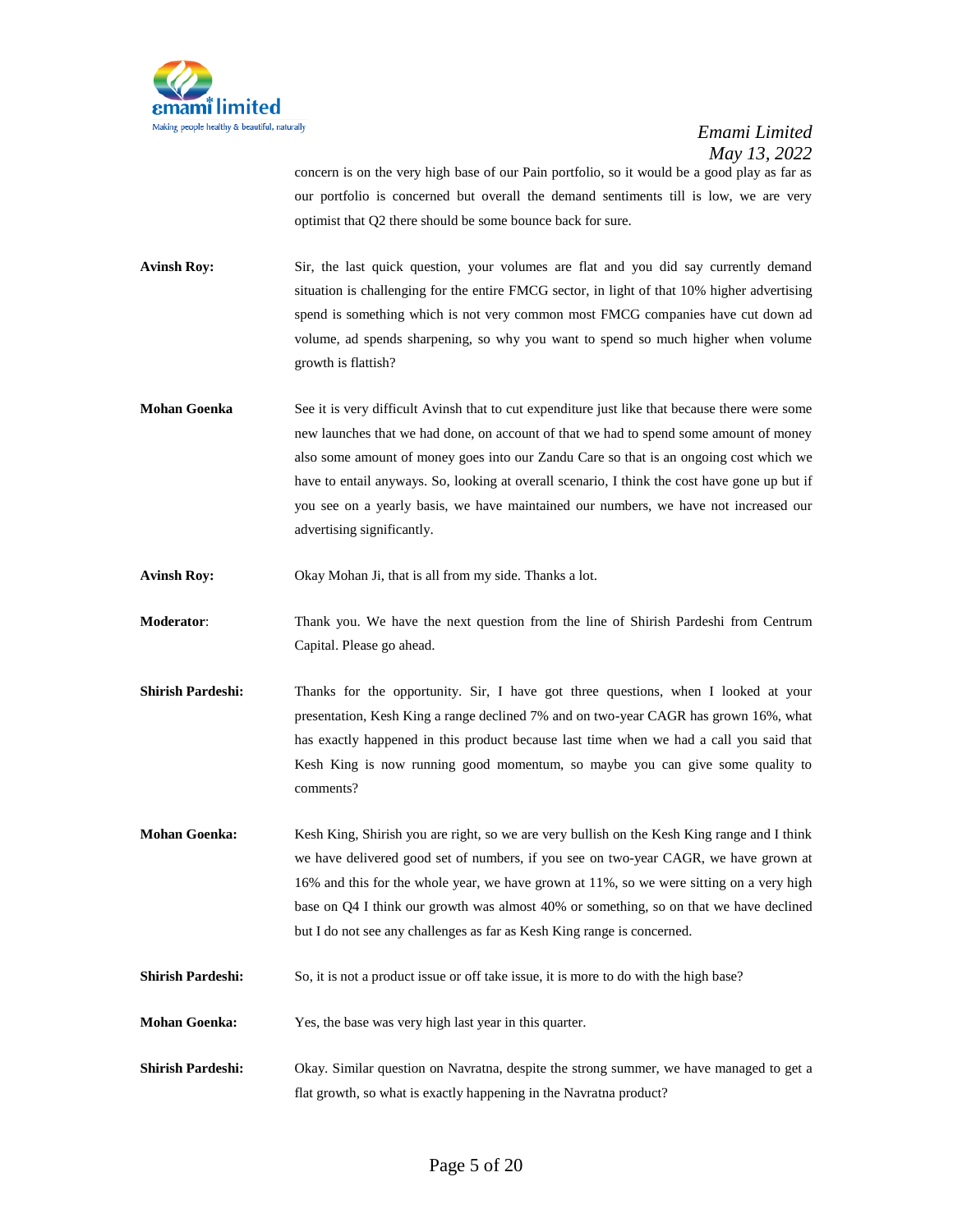

- **Mohan Goenka:** Navratna has bounced back last two years you know in the peak season we had COVID so of course that is the effect but we have seen good set of numbers coming in April month, so I think Navratna would deliver quite significantly well, I am not worried about Navratna, the summer season is also good this time, so we should get good set of numbers.
- **Shirish Pardeshi:** Okay and my question on international, despite these all challenges the growth is okay but if you have to factored in last two years to three years, we are trying to do lot of changes barring about CIS country, you think we can manage a double digit growth?
- **Mohan Goenka:** Very much, so Vivek is here on the call. Vivek would be able to answer your question.
- **Vivek Dhir:** I think we are seeing a good growth momentum from August onwards, so Russia-Ukraine situation was unexpected which led to a lower number despite that we could grow by 8% and next quarter onwards we should have double digit growth despite this situation which we are facing.
- **Shirish Pardeshi:** Okay, Mohan Ji just one last question, you said that 200 basis points margin decline after considering price increases, correct?
- **Mohan Goenka:** Right, absolutely.
- **Shirish Pardeshi:** And how much price increases we have taken so far because last time last quarter we have seen nearly half a percent we have taken, is any new price increase which have gone?
- **Mohan Goenka:** We have taken almost 4.5% price increases.
- **Shirish Pardeshi:** Okay Sir. Thank you and all the best.

**Moderator**: Thank you. We have the next question from the line of Prakash Kapadia from Anived Portfolio Managers. Please go ahead.

**Prakash Kapadia:** Companies have been witnessing market share gains in most of the product portfolios now given our power brand portfolio, we are slightly niche and slightly high market shares, so how is our market share trajectory happening because smaller companies face challenges in inflationary times or we are high in market share, so the difference is not too large in this kind of an environment for us, if you could give some light on that and you also mentioned about down pitting in rural market, so what could be the LUP contribution, has that seen a major change and also if you could comment on urban kind of markets, what are we seeing, are we seeing lower LUPs in urban markets also, what are we trying to do to bridge the gap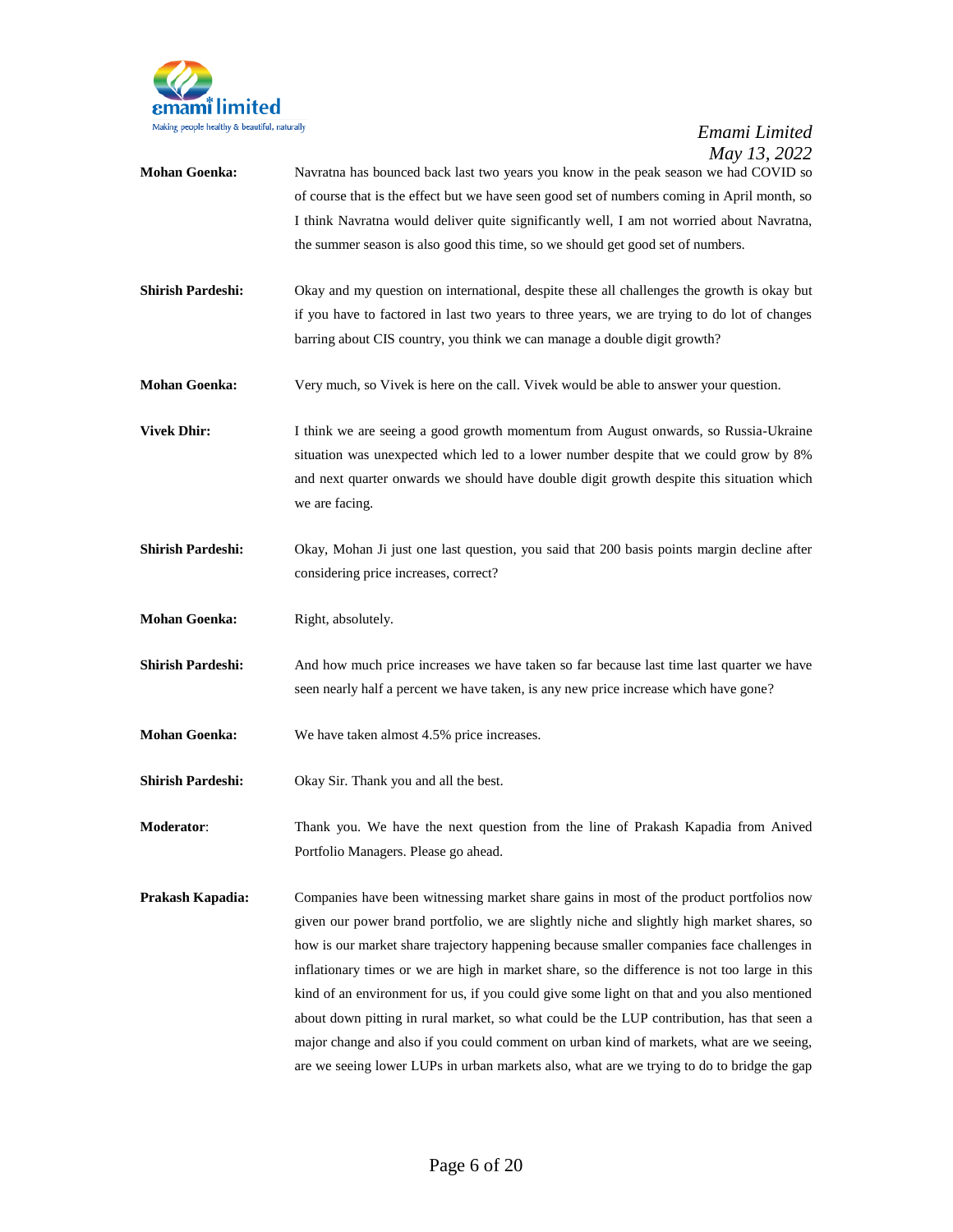

in these inflationary times, are we planning some bridge midlevel SKU products, what is happening on the urban side if you could give some color that will be helpful?

**Mohan Goenka:** Prakash Ji, as far as market shares are concerned, you are right, we have increased our market share in almost all the portfolios in all the categories that we operate in, of course last two years were very, very challenging despite of that we have gained market share but now we would have to see how we can grow these markets and we have taken an aggressive stance because the markets are now in the sense opened though there is inflation, all of us know the story but still we are going aggressive as far as our advertising is concerned because after two years of null markets, we need to invest aggressively on our portfolio which is very key for our growth, so we are confident that in some of our portfolios we should be able to grow the market as a whole, other than this the Pain portfolio which was driven due to COVID, so that would definitely see a decline, other than that all the other categories whether it is Kesh King, Navratna oil, Fair & Handsome or 7 Oils in One or the other categories would see a growth, so that is one.

- **Prakash Kapadia:** Mohan Ji, essentially is you because market share is decent and high for us so unless and until we as leaders do not try and expand the market growth could become difficult that is why the aggression obviously given what we have seen last two summers because of COVID, is that a fair?
- **Mohan Goenka:** Yes absolutely, so we would be quite aggressive in our summer portfolio as far as advertising and our promotions are concerned and that way the market should grow and we have seen good numbers coming in month of April because it was extreme summer this time and secondly, yes there is downtrading happening across the market whether it is urban, rural luckily Emami has small LUPs which contributes to almost 23%-24% of our total business, so there we do not have gaps as far as LUP is concerned. I have not seen a significant growth in LUPs due to this inflation but yes because we have the LUPs we are been able to service all kind of markets urban and rural.
- **Prakash Kapadia:** Okay and on the urban side are we seeing some lower facts starting to move or are we trying to put in some bridge packs to meet demand in displacement of larger bags or something?

**Mohan Goenka:** We already have Prakash Ji all those bridge packs that you have been hearing in the market, so we have price points from Rs. 1, Rs. 5, and Rs. 10 there is no gap there honestly.

**Prakash Kapadia:** Okay and we have seen a stake increase last year in Brillare, Helios Lifestyle so what kind of size are these companies as of now, what are we thinking of scale in the next two years to four years, if you could give some direction into some of these companies, how are they  $\setminus$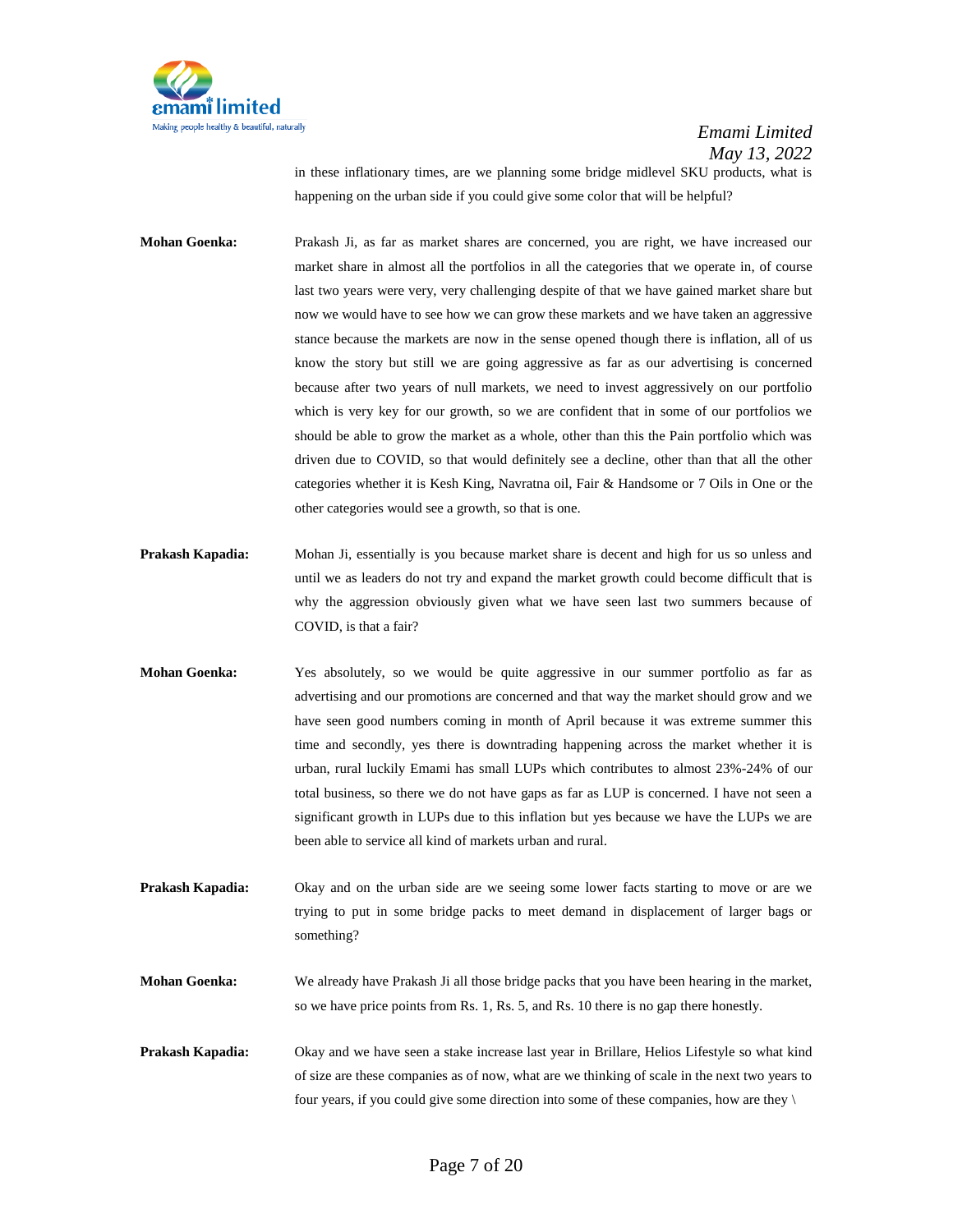

- **Rajesh Sharma:** Well Helios is doing pretty well and the other ones Brillare Science is little smaller compared to Helios but Helios is doing pretty well and in coming couple of years I think that should continue doing well in revenues.
- **Prakash Kapadia:** Okay, some aspiration in number, some numbers if you can or direction you can share Rajesh?
- **Rajesh Sharma:** Currently, this year I think it is roughly around 80 Crores kind of topline and continue to do well.
- Prakash Kapadia: And from 1 April Dermicool consolidation happened, right?
- **Rajesh Sharma:** Right, so we acquired almost at the end of the March last year, so no revenues came last year, our revenues have started coming in from April.
- **Prakash Kapadia:** Fine. Thanks, all the best. I will join back if I have more questions. Thank you.
- **Moderator**: Thank you. We have the next question from the line of Manoj Menon from ICICI Securities. Please go ahead.
- **Manoj Menon:** I have got a few questions but if it is constraining the folks in the queue please let me know then I will come back. So I will take one at a time Sir, the first Mohan Ji and Rajesh Ji, typically in the past Emami has worked with lot of consultants with the medium, long term top processes, if you could highlight few projects which are working on currently and what is your brief and where we are, so that is question number one?
- **Mohan Goenka:** Manoj Ji right now, we do not have consultants working with us, by and large the projects that were there, we are continuing some of them but those projects are already completed, other than the distribution which is Project Khoj which is an ongoing project for the last one year that is continuing but other than that there are no external consultants on board.
- **Manoj Menon:** Understood Sir also one observation was when you have a very strong independent director which I have seen in the past actually plus I wanted to repeat my question actually, so it is only Project Khoj and there is nothing which is basically in the pipeline currently right whether it is an external consultant or whether it is something else which you are working on? What I am trying to understand was basically markets may be soft today and may be three months time, six months time, commodities can change and there will be different scenarios, so what I am trying to understand here is the things which you are working on your own leading out the external factors?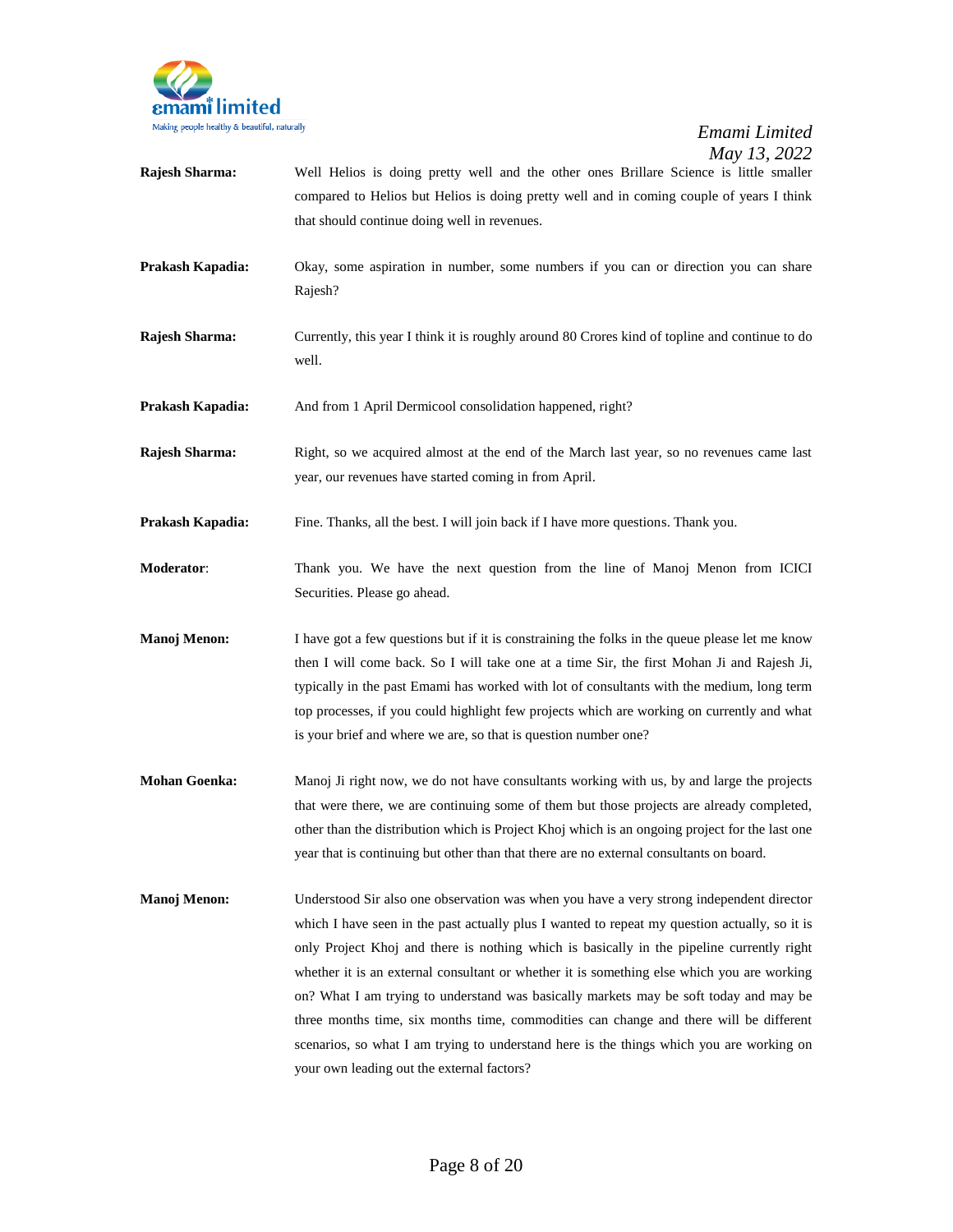

**Mohan Goenka:** Yes, absolutely Manoj Ji, so we have identified some growth areas internally which are those great areas and projects which are already being handed over by the BCG and others those are already they have given their reports and we are implementing those strategies, so we do not need them right now honestly but the implementation would happen now in some of the projects that we completed last year. So, as I said there are growth opportunities in some of our existing brands, very clearly Navratna in fact all the summer portfolio, Fair & Handsome is a complete relaunch, we see a good amount of growth coming in, 7 Oils in One we have a strong strategy for growth, we are investing good amount of money, similarly on the Health Care range Gulraj is here, he can throw some light on the Health Care range, how are we growing there, so we have year marked growth strategies for some of our categories and we would be working on that direction for this year.

**Manoj Menon:** Sure, understood Sir, secondly, one thing on Kesh King, this is a question like this is there a category relevance aspect there which is constraining the growth here because let me take a step back right, so again I am just repeating this if I need to come back in the queue please let me know, if I think about a brand like Paperboat so there was an expectation that there is a certain market but then what we realized is that market is available at a certain price, so when we look at again the whether it is Indulekha, whether it is Kesh King, whether it is the "problem solution" reasonably higher price product from a consumer point of view , is it a segment issue, industry issue from a sustainable low volatile growth, given the assumption, few years back was that this is a great opportunity, about the quarter, I just wanted to hear about your prognosis and just that KK has been review for a long period of time and you had your learning some exception on this, how do we think about Kesh King opportunity in the medium term, what do you realistically see and what are the actions of this from your side?

**Mohan Goenka:** Firstly, Manoj I think we still believe that Kesh King is great opportunity, there is no reason why the brand should not grow and as I said that the brand has grown, if you see on a two years CAGR basis, it has grown at 16%, this quarter is declined on a high base of 45% growth, so do not go by this quarter it is declined by 7%. We have taken on the competition very, very strongly whether it is Indulekha or whether it is Kesh Kanti. Of course at this point of time, any costly product is going through a tough time, so it is not just about Kesh King, every product which is a premium price product is not selling so well, so we also have to bear that in mind but as far as hair fall problems are concerned or hair growth is concerned that is very, very relevant and I think Kesh King deliver from that promise, so on a long term risen, it is potential to grow definitely at a double digit growth, I am not at all worried about one or two quarters here and there. One year or two years we have grown at 16% it is not bad number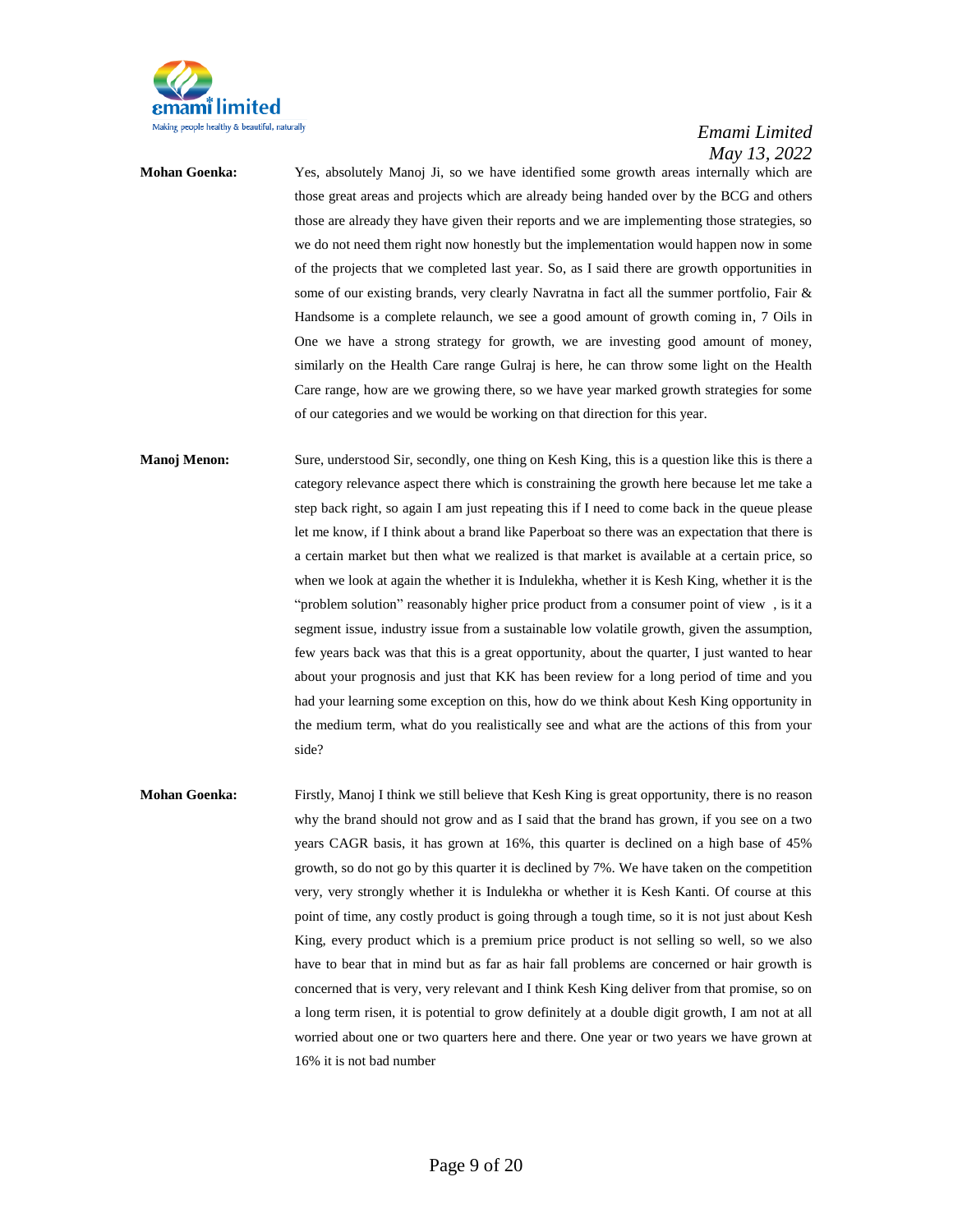

**Manoj Menon:** Fair point Sir, got it. Very fair point because honestly my observation as an analyst was let us say for example a lever stopped talking about Indulekha, you are going to take it an offline question rather than all…

**Mohan Goenka:** It is good, which is fine for us it even gives us more room for growth.

- **Manoj Menon:** No actually it is a fair point because my worry about another question was about the category relevance and you answered that. Thank you. The third thing was about cooling oil, for South as a vector for growth has been there for cooling oil, I know that you have a reasonable presence built in the last decade, but any specific comments here so when I say South for example correct me if I am wrong on basic understanding in my understanding, you have a very good presence in Andhra, you got opportunity to add to what you have done the good work in Tamil Nadu but then there are other parts of Karnataka, Kerala, so South has a vector for growth in the Navratna part of it given that it is also part of the world where probably 10 out of 12 months is summer?
- **Mohan Goenka:** Manoj Ji, you are right, unfortunately South has many other hair oils which sells pretty well, so there is of course a challenge in the South compared to the North or the West market, you are right, we invested huge amount of money in Andhra, Tamil Nadu and Karnataka and that is why we are seeing the numbers coming in from South India but if you ask me I think the potential still lies more in the North and the Western regions than so much in this South regions because to change the habits, it takes time and it is very expensive but despite of that we would keep on investing in Southern markets in all the three markets, not so much in Kerala but Andhra, Telangana and Tamil Nadu and Karnataka.
- **Manoj Menon:** Got it Sir. I will take this offline because I have follow up which actually, lastly, you have done few I would say appreciation investments in start-ups, just trying to understand the relationships with the start-ups, let us say, on how do you work with them, what level of engagement let us say you personally will have with them or the team will have with them etc., etc.,?
- **Mohan Goenka:** Of course, we have monthly meetings with them, they share all their plans which is jointly approved by us, whatever help we need from them or they need from us it is an ongoing process, now whether it is Helios or it is Brillare, Brillare is now part of it is a subsidiary of Emami and Helios also we have got a significant share now, so both these companies we are actively involved, other investments also we have invested keeping long-term in mind because the markets are moving to a new direction which is very difficult for Emami to do that on their own, so there is good amount of learning what we have got from these start-ups and if you would have seen Manoj over the last three years – four years, our presence on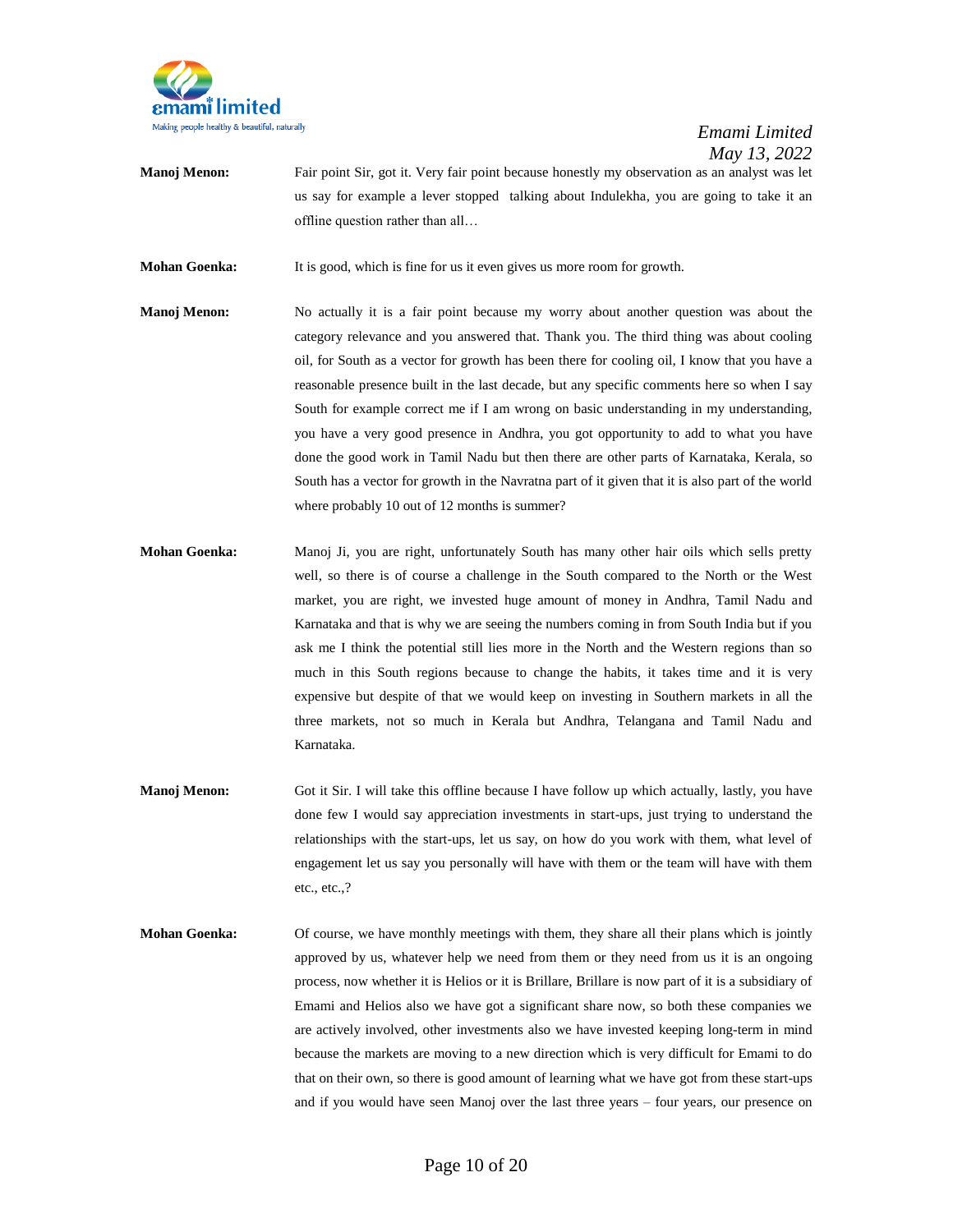

online which you were all of you were doubting, now it has reached to almost 7.5%, so a modern trade plus E-com is now 15%, on our portfolio I do not think it is a bad number, so there is definite learning from the start-ups and which we implement in our existing portfolios.

- **Manoj Menon:** Understood Sir. If I may push this a little bit actually whatever you could talk in a public domain, so when you talk about learnings, for example, the modern trade that is an exceptionally good outcome which we have seen actually and that too in times like last couple of years for example when modern trade could have possibly got even disrupted, so on a normalized basis possibly even edging probably double digit saw even more but then the from a learning point of view if you can help us understand at a team level is it on the speed to market or let us say concept to launch or is it to do with let us say about another company told me unlisted personal care company told me recently about let us say something like democratization of marketing inside or is it a R&D aspect there or is it a just simple risk taking aspect, so when it is a learning, for example, functionality wise we could help us understand where Emami is today versus two years back on what you would have actually gained from these investments?
- **Mohan Goenka:** I would ask Vinod because Vinod heads this division. Vinod, if you can throw some light on the e-com.
- **Vinod Rao:** I will answer it both for e-com and modern trade and I think the key learnings that we take is like you rightly said that democratization of the investments, first investment was what is the kind of areas we need to invest which deliver results and growth, two is on a pack and format sense, so we were in a portfolio we made lot of choices and we made lot of decisions regarding the large packs, combos these are becoming significant growth drivers for us and they in share terms they have increased dramatically which is helping us driving growth. The other area is the overall in store investment, I think there is lot of learning that we take from these companies is to what is the kind of nature of investments we need to make in modern trade format and these have given phenomenal results for us, 40% off take growths in stores where we have invested in and we are using the plan for a complete ayurveda care and which is helping us to an entire Emami brand block in store which is driven growth for us, so lot of critical investments made with kind of JBP the Joint Business Plan which we do with accounts, we become preferred suppliers in many of the large accounts and we share the table with a lights of Colgate and such company lot of top to top engagements, I think these are all learnings which has helped us drive growth both in e-com and modern trade.
- **Manoj Menon:** Sure. Thank you so much Mohan Ji, Vinod Ji and Rajesh, thank you I will come back in the queue.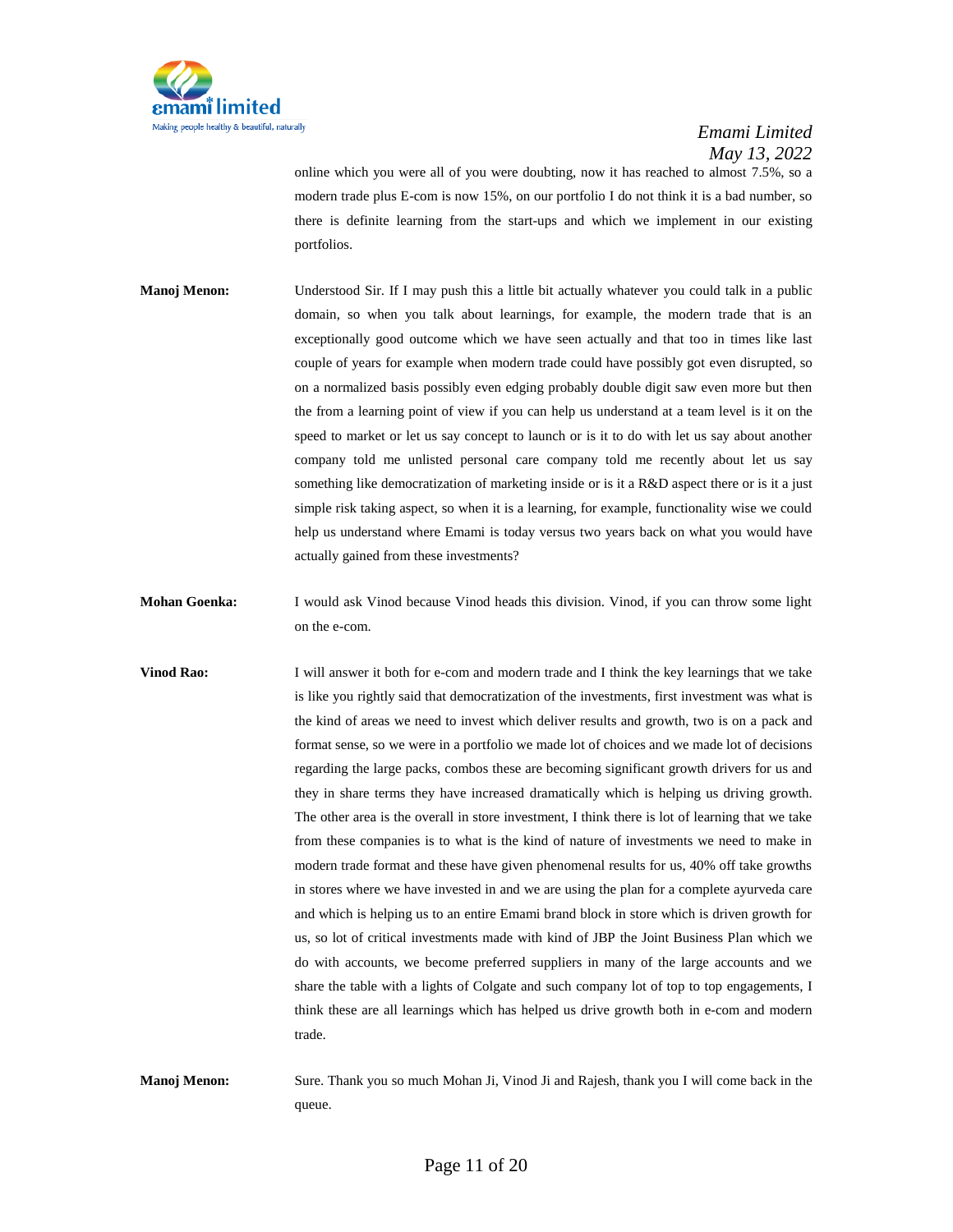

- **Moderator:** Thank you. We have the next question is from the line of Kunal Shah from Jefferies. Please go ahead.
- **Kunal Shah:** Thank you for the opportunity. I have couple of questions. The first one is on the summer portfolio, so you mentioned April has done well so when you say that do you also include Dermicool and any integration issues or that you have faced in the initial few months given that this April and May are 90% of the portfolio?
- **Mohan Goenka:** This excludes Dermicool whatever I am saying is on our existing portfolio and this integration has not happened because it presently they are only selling from their own network. Number should add on our balance sheet but the arrangement is that they will distribute this year; it will come to us from next year.
- **Kunal Shah:** Got it but any challenges that you are seeing in this arrangements which impacts revenues for this year or it should not be an issue?
- **Mohan Goenka:** No, I do not think there would be an issue if you would have taken it then there would had been much larger issues because it was peak season and those changes would had much larger impact.
- **Kunal Shah:** Got it. My question was a clarification, so you said 200 bps impact in Q1, is that gross margins or are those operating margins?
- **Mohan Goenka:** Gross margins.
- **Kunal Shah:** Got it and finally I have a couple of keeping questions, so what should be the amortization of brands that should happen in the coming FY2023 and there on given we have also acquired Dermicool now?
- **Rajesh Sharma:** Roughly, next year the amortization should be anywhere around 120 Crores kind of because in Q1 June, Kesh King would also get amortized and post that only Dermicool and others other brands would be getting amortized.
- **Kunal Shah:** Understood and finally what should be the expected tax rate for next year?
- **Rajesh Sharma:** We would be paying MAT next year also, so roughly `18% to 19% overall tax rate but then we also have to see now how much MAT Credit would be generated next year because from this quarter onwards we have started recognizing MAT credit, so I think that should bring down some 1% or 2% tax rate lower, we should be able to generate MAT Credit next year as well.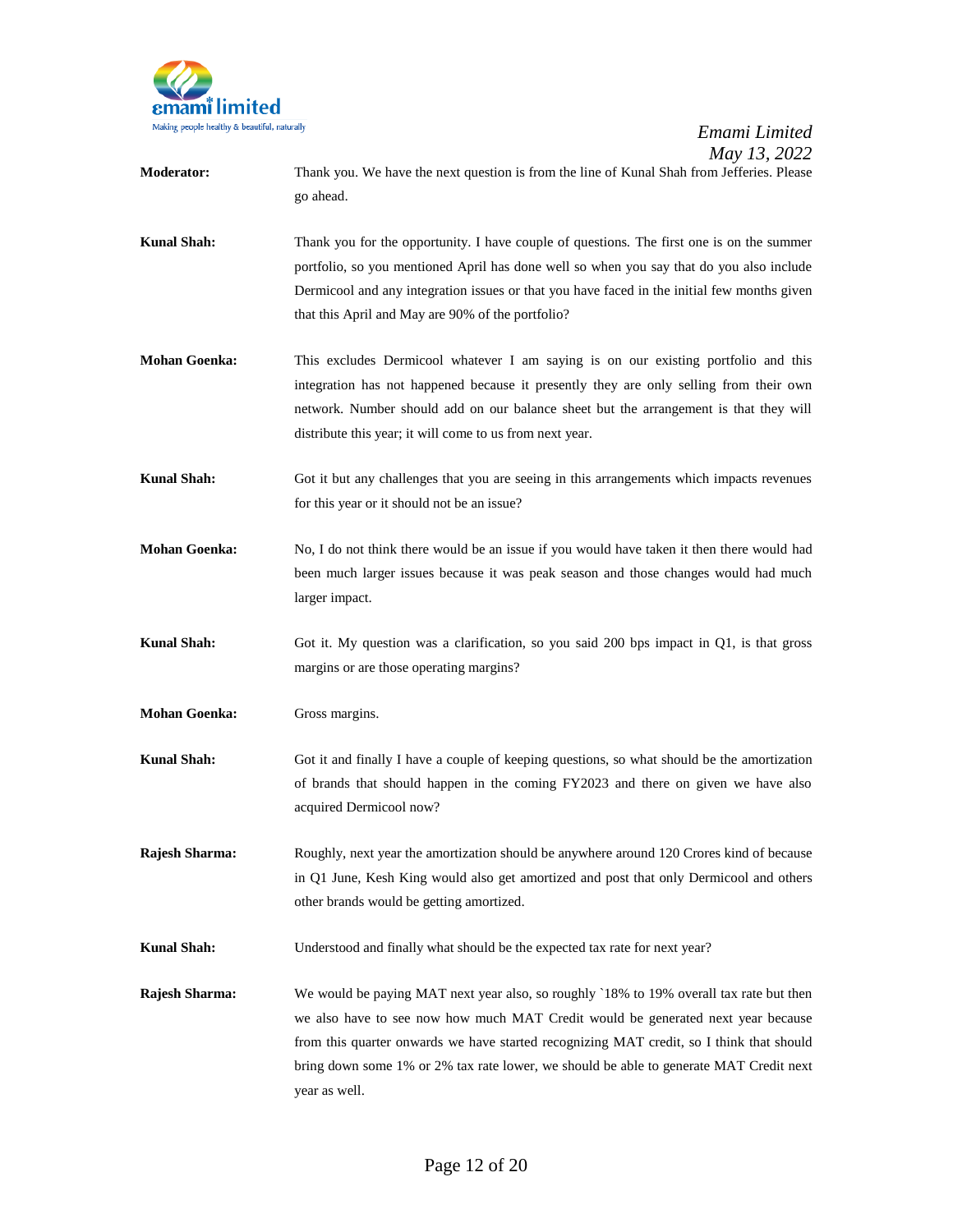

**Kunal Shah:** Understood, that is all from my side. Thank you.

**Moderator:** Thank you. We have the next question from the line of Percy Panthaki. Please go ahead.

- **Percy Panthaki:** You mentioned that price increases that you have taken about 4.5%, I just wanted to understand if I look at the listed FMCG players and we are hearing the conference call etc., looking at the numbers, so this is one of the lowest price increases across FMCG player at 4.5%, so do you think there is levy to take more price increases especially in light of the fact that there is a cost push inflation and there is a pressure on your margin and if you do take it, you would not be out of bounce compared to the industry average?
- **Mohan Goenka:** Percy, it all depends on the category that you operate in, I think we have been aggressive, you also have to recognize that our 23%-24% portfolio comes from LUPs where we do not take any price increase, so on an overall basis on the packs that we have taken price increase goes in the range of about 7% to 8%, so this is the max honestly, at this point of time we can pass on.
- **Percy Panthaki:** Sir, on LUP you do not do a grammage rationalization?
- **Mohan Goenka:** We have already done that in the past Percy, there is not much scope honestly on grammage reduction.
- **Percy Panthaki:** Okay, so given that input costs are sort of have picked up in the last few months and you are unwilling to take price increases supposing they stabilize at the current level then how do you recover the lost margin?
- **Mohan Goenka:** Prices first of all have stabilized now, so they are not going up and in the long-term honestly, this is not the kind of price increase we normally take and once the market stabilizes and we see a down trend you would see again we bounce back to our original 70%-72% gross margin levels, so we have seen that in the past also when prices have maintained really accelerated and we increased our prices, when they came down straight away added to our margins, so I think it is just a matter of about two quarters where we would see this kind of a decline, then we will see a benefit coming in from Q3 and Q4.
- **Percy Panthaki:** Understood. Second question is I just wanted your insight on how you are looking at consumer behavior in the hair oil market particularly, what we have seen is hair oils market itself is not growing, I am talking about value added hair oils as a whole everything except pure Coconut oil, so over the last three years if I look at the CAGR for Q4, for Dabur as well as Marico, it is 0% to 1% kind of three year CAGR, so obviously this is a category which the consumer right now is sort of deprioritizing given that there is inflation and he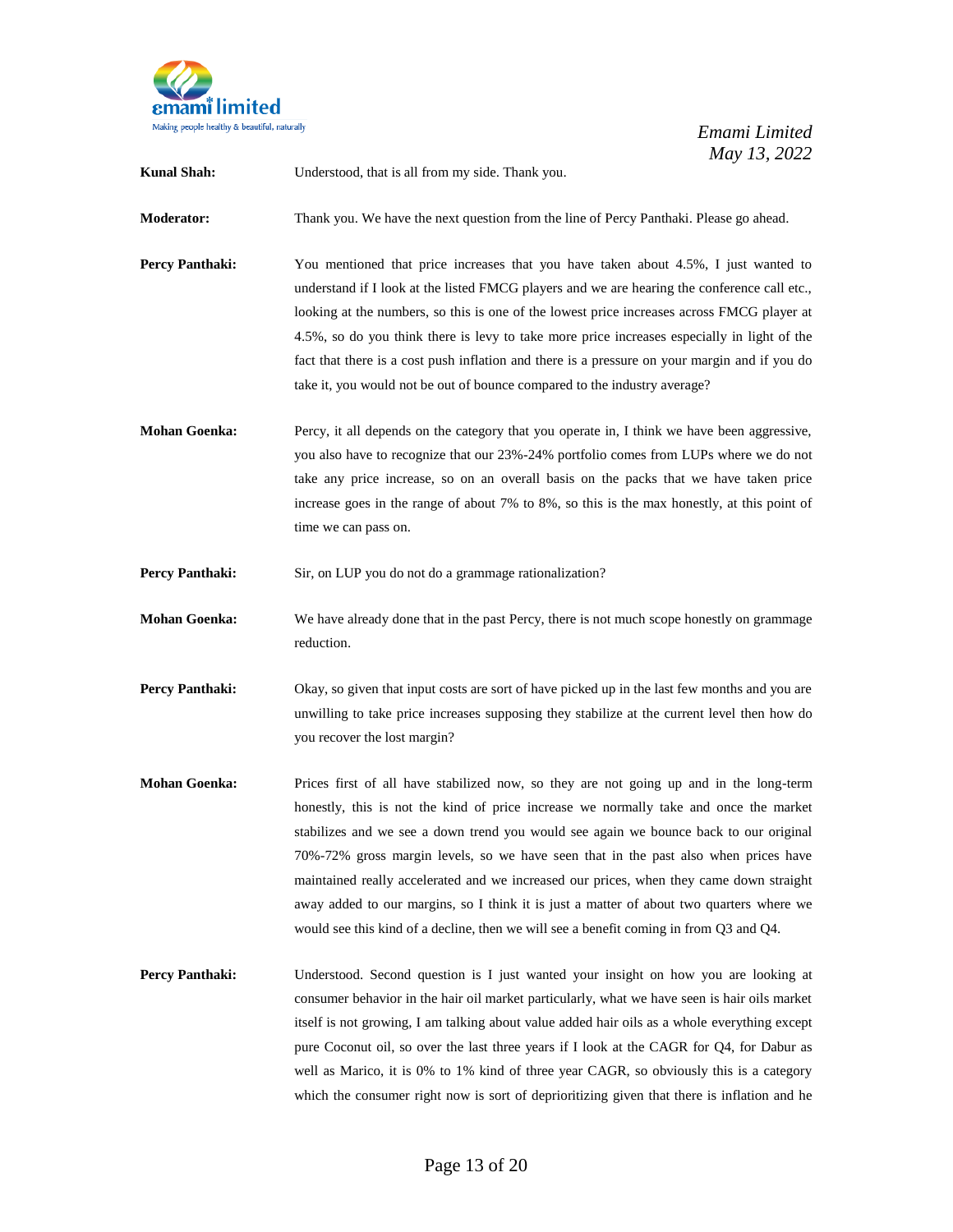

has to cut somewhere, so he is cutting personal care and hair care is one of the parts of the personal care but my question was how do you see this playing out across the different sub segments of hair oil, so there is a low cost Amla then there is mid cost oil like Almond etc., and then there is the premium oil, so where do you see the consumer really having the biggest pressure in which of these three segments and is there any up trading, down trading etc., which is happening or is it that the premium customer is someone who has a higher income level and therefore is not worried about little bit of food inflation etc., because he has that much of buffer of savings and he has not cutting his expenditure that is what we saw for example, in Hindustan Lever where we are mass market brands did not perform well but we have premium brands have actually performed well, so any thoughts on this?

**Mohan Goenka:** Percy, firstly we have three oils; one is Navratna, one is Kesh King and one is 7 Oils in One all three operate differently in different markets, we have different consumers. Firstly, none of these brands have performed badly, if you look at a three year CAGR, , other than Navratna which was one of because of the COVID scenario, I also said that April months has been good when we have seen the extreme summer months, same is continuing in the month of May also for Navratna oil and same is the trend for 7 Oils in One where we are seeing significant growth coming in continuously quarter-on-quarter basis. Only of course, there is some challenge on Kesh King because of the pricing which we are facing recently which is very, very new on a two-year here I have continuously been saying we have grown at 16% CAGR also on Kesh King but yes last two months to three months because of this inflation, there is some pressure on the Kesh King which I am very, very confident, once market normalizes we would also see growth in Kesh King, so there is no structural issue as far as oils are concerned or at least our portfolio of oils are concerned because ultimately numbers will speak.

Percy Panthaki: Sure, understood.

**Moderator:** Thank you. We have the next question from the line of Kaustubh Pawaskar from Sharekhan. Please go ahead.

- **Kaustubh Pawaskar:** Good evening Sir, thanks for giving this opportunity, my question is on new launches FY2022 we have seen that it was familiar expect for some of the launches in the Health Care category on Unit listing product, so FY2021 how do we look up from one of the new launches and which of the categories you would be targeting if there are any launches which you are planning?
- **Mohan Goenka:** Kaustubh, last year yes there were couple of new launches that we did almost contribution from new launches were in the range of about 3% so which included some of the Health Care portfolios also, Gulraj is also here who looks after our Health Care portfolio, he is the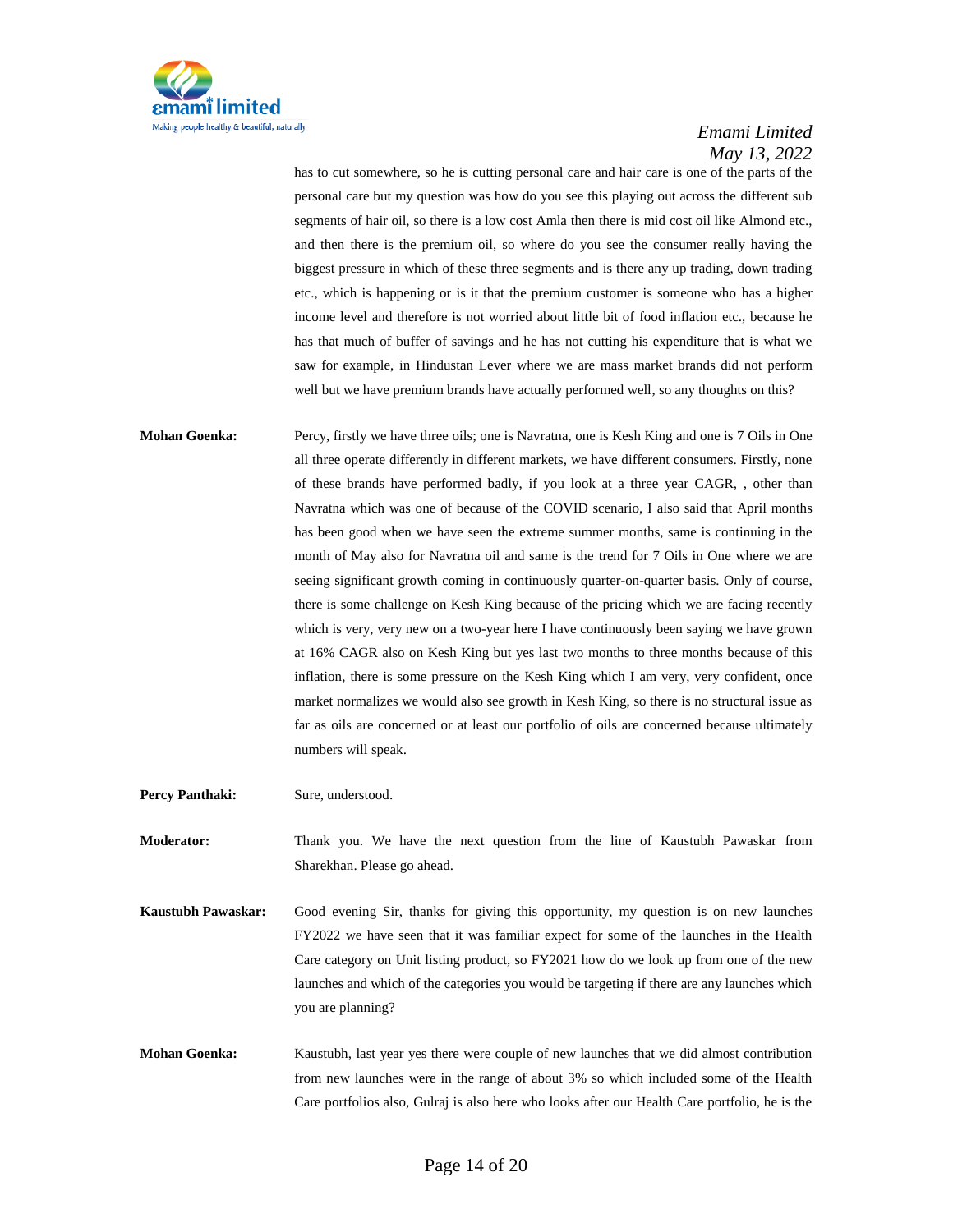

CEO of the Health Care Business, so Gulraj if you can throw some light what we are doing on Zandu Care and what growths you see in the mid-term and long-term?

Gulraj: From a Health Care perspective, as you have rightly said there have been few launches which we have done and many of those have done well such as the Health Juice range of Amla, Aloe Vera, Giloy Tulsi, Karela Jamun, so they have ramped up very well, we also had a launch of Ayurvedic costume which has done very well, of course was aided by the Omicron issue which happened last year, even the digital eco system on a D2C platform we have done a number of launches which are the first of its kind in terms of the online space, we are investing behind and we are seeing good green off shoots on those, obviously they will take some time to ramp because we are going on a test and learn basis to see how much we should invest, how will be the return and from an overall perspective very clearly we do see upside happening on some other categories where we have a relatively low market shares such as Chyawanprash, such as the laxative segment even the generics and ethical business we have been growing much better than what our competition is doing, so we are going to be more aggressive in areas where we can grow the market share and on brands like Pancharishta actually where we are the leaders, we will obviously work towards increasing the consumer penetration to grow our topline in these brands.

- **Kaustubh Pawaskar:** Right Sir, in hair oil, are you looking for any loss because we have seen Bajaj Almondz in the last couple of quarters they have done launches and also they have done launches on the digital platform, so since we are also focusing on expanding in portfolio, so any thought process on that whether you want to know any specific product in the hair oil category or where you want to penetrate this on the markets where the penetration?
- **Mohan Goenka:** Kaustubh, on oils as I said we have three categories; cooling oil, 7 oils in one and Kesh King, right now we would focus on these products primarily to see that they grow but apart from this if there would be any launches, it would be mostly on the e-com platform which would be premium offerings.
- **Kaustubh Pawaskar:** Okay, this is accommodation of Dermicool, now how much is this summer portfolio contributing to overall revenues?
- **Mohan Goenka:** How much would be summer portfolio contributing to overall revenues?
- **Kaustubh Pawaskar:** Yes, India business revenues.
- **Mohan Goenka:** Including Dermicool?
- **Kaustubh Pawaskar:** Yes.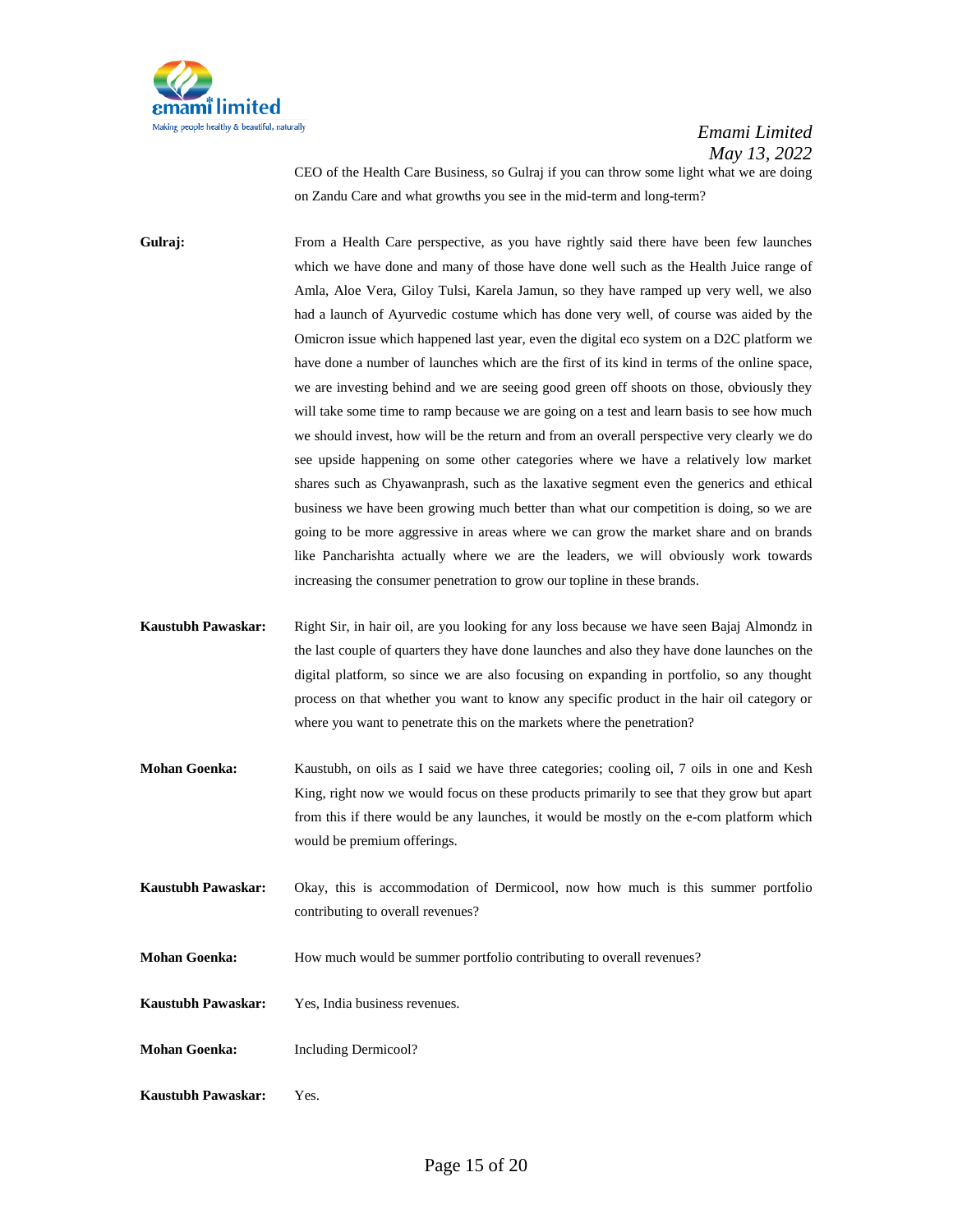

| <b>Mohan Goenka:</b>      | That we have to calculate Kaustubh, we will come back to you.                                                                                                                                                                                                                                         |
|---------------------------|-------------------------------------------------------------------------------------------------------------------------------------------------------------------------------------------------------------------------------------------------------------------------------------------------------|
| <b>Kaustubh Pawaskar:</b> | Okay, sure. Thank you.                                                                                                                                                                                                                                                                                |
| <b>Moderator:</b>         | Thank you. We have the next question from the line of Shirish Pardeshi from Centrum<br>Capital. Please go ahead.                                                                                                                                                                                      |
| <b>Shirish Pardeshi:</b>  | Rajesh Ji I have a question for you, we have realized this MAT credit of 288 Crores, now<br>this is what we have accumulated over last past five years?                                                                                                                                               |
| <b>Rajesh Sharma:</b>     | 230 Crores out of 288 Crores is of earlier years almost 55 Crores is for current year.                                                                                                                                                                                                                |
| <b>Shirish Pardeshi:</b>  | And we have to realize complete?                                                                                                                                                                                                                                                                      |
| Rajesh Sharma:            | Yes, we have accounted for this MAT credit this year considering that our tax benefits in<br>some of the units is for next four years now and it looks like that we would be able to utilize<br>the MAT Credit going ahead and hence looking at the current situation, we have accounted<br>for that. |
| <b>Shirish Pardeshi:</b>  | If I understand correctly, the past till date we have recognized and this year we will further<br>accumulate the MAT credit?                                                                                                                                                                          |
| Rajesh Sharma:            | Right from FY2023 onwards, right.                                                                                                                                                                                                                                                                     |
| <b>Shirish Pardeshi:</b>  | And earlier you did mention about Kesh King amortization will get over by June and only<br>then Dermicool will remain for the next five years?                                                                                                                                                        |
| Rajesh Sharma:            | No, we also have Crème 21 and couple of these startups where in consolidation the value of<br>intangibles brands comes into picture so some small amortization for these brands also<br>would happen.                                                                                                 |
| <b>Shirish Pardeshi:</b>  | No, I was worried because we have a number of 120 Crores, that is what I heard, it does not<br>add up?                                                                                                                                                                                                |
| Rajesh Sharma:            | For Dermicool from next year onwards almost 60 Crores to 65 Crores amortization would<br>happen and remaining 20 Crores for Crème 21 and other smaller brands.                                                                                                                                        |
| <b>Shirish Pardeshi:</b>  | Okay, so it roughly about 85 Crores?                                                                                                                                                                                                                                                                  |
| Rajesh Sharma:            | 85 Crores annually after Kesh King.                                                                                                                                                                                                                                                                   |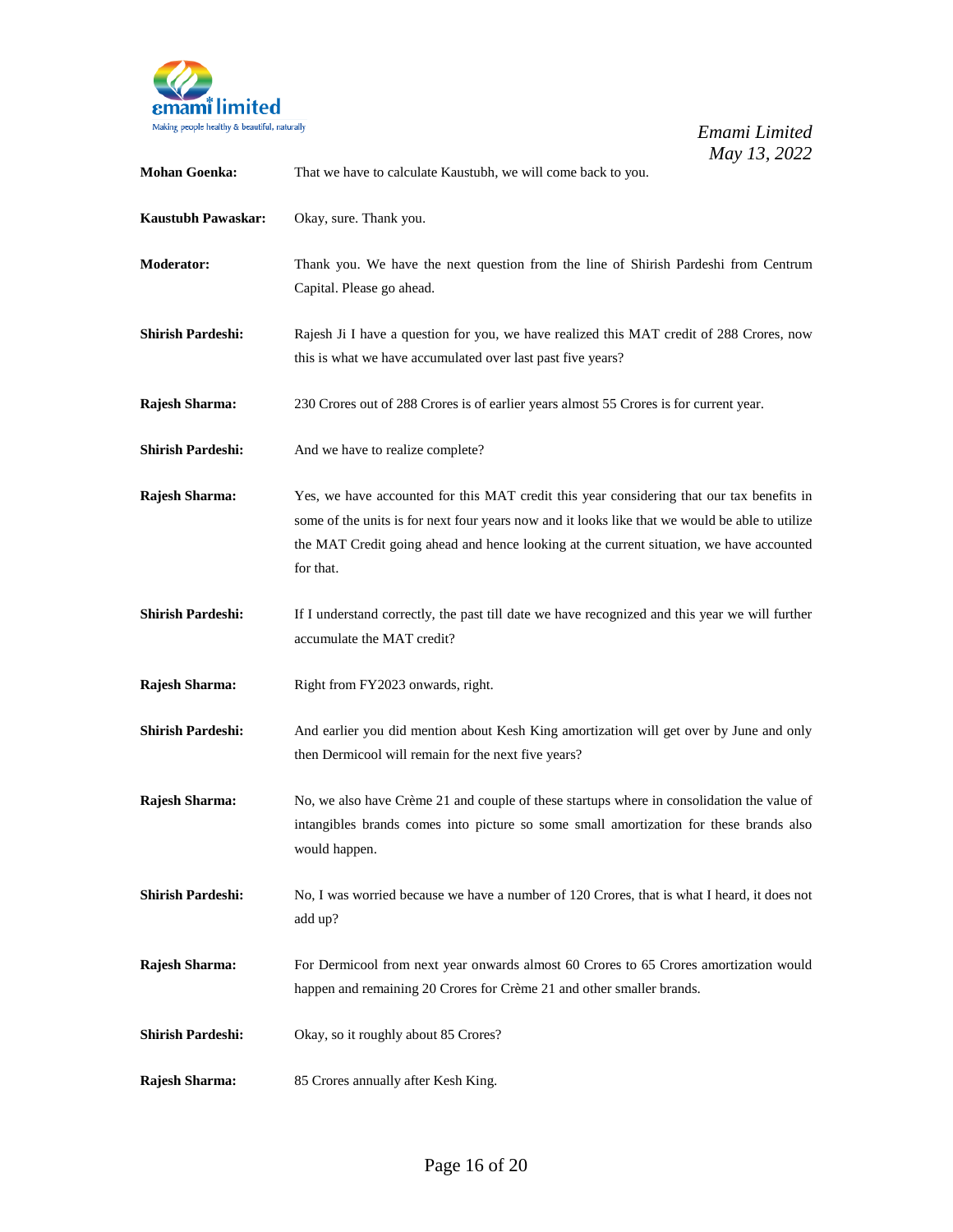

- **Shirish Pardeshi:** Sure, my second question is to Mohan Ji, can you throw some light where we stand today on the pledge?
- **Mohan Goenka:** Pledge right now Shirish is at 34%.
- **Shirish Pardeshi:** Any plans that in medium term we I mean last one year we have been saying that we will cut still remains the same that we will bring it down, it will only happen post our sale of our some assets that we are looking for but I think it is a good time?

**Mohan Goenka:** Overall percentage has gone up because of the price correction.

- **Shirish Pardeshi:** Okay and last question on Male Grooming, last one year we have done lot of things and we have in fact relaunched the product last year but the growth rate what we are seeing is that a distribution issue or category issue or the new launches is not done?
- **Mohan Goenka:** There is no issue Shirish, please appreciate that all the schools, colleges all the social events where not happening due to COVID the last two years, now that everything is opening up this marriages or school, colleges, so this market will also see an upswing, we have seen good growth in the month of April as far as Fair & Handsome is concerned and same is the trend for May also, so we are again as I said other than the Pain portfolio and some health care challenges which grew due to COVID other than that all the categories are showing good signs of growth.
- **Shirish Pardeshi:** Exactly but the point where I was trying to say that over last seven quarters, Pain Management has gone to a different level and since this quarter also it has grown very well, so, what is it that working for Pain Management and not working for Male Grooming but you are saying largely because of the social event and out of home?
- **Mohan Goenka:** What has been working because of in Pain Management because of the COVID Omicron last wave I had that is why Pain Management grew because there were no social events, so the Male grooming, it is a discretionary range it de-grew.
- **Shirish Pardeshi:** Okay, my last question to Mr. Rao, where we are in terms of Project Khoj because last call we said that from four states, we are going to go to ten states covering 85% of the same, so now is that project is completely expanded and what are the things which we are learning and in terms of quantitative if you can say or suggest or help us to understand what is happening?
- **Vinod Rao:** Yes, we are well track on our objectives of Khoj, so we have added last year itself in fact we have gone from our and as we speak we have gone from 6,000 sub stockiest towns to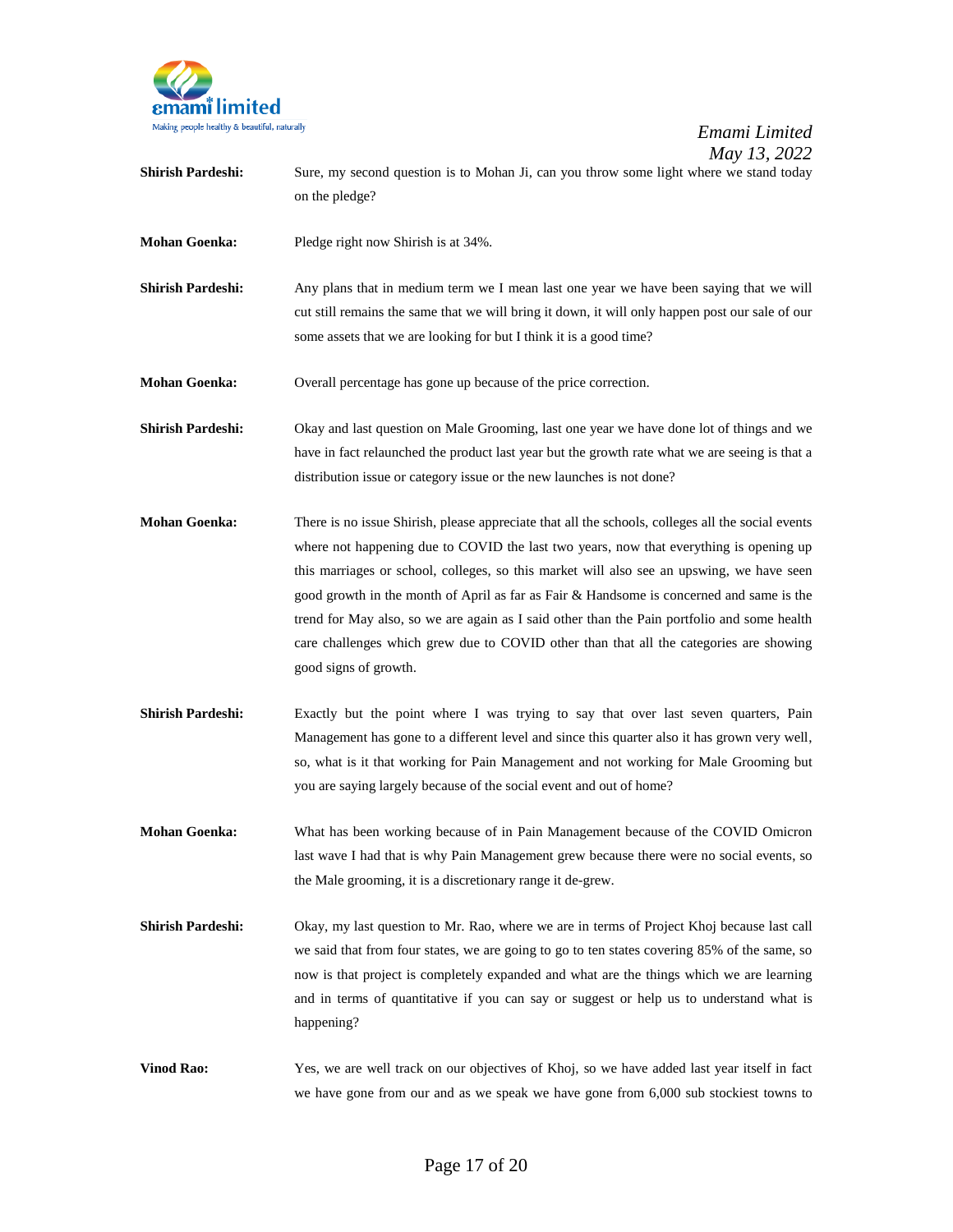

10,000, in toto we added last year 8,000 towns which took coverage now from 32,000 to 40,000 and as we speak, it has reached 42,000 in terms of a towns and coverage. We expect to add another 70000-odd stores in the system we have accrued 32,000 stores addition last year itself and by this first half, we will add that tally to 75,000 stores. The business also on KPIs in terms of our business size or repeat purchases of all these new town editions, that is very healthy, it is up of 95% and that is also because we used an approach where we have identified potential towns looked at our gaps and appointed distributors in these towns which has helped us actually get to a 95% accuracy and that is a very large accuracy in terms of repeats when you embark on a town expansion agenda typically you went to hit 60% accuracy that is because you use a potential based approach looking at a potential and the right kind of gap identification, we were able to deliver this kind of accuracies. It is doing very well and we continue to do that and even the next year agenda is similar, we will look at juicing out the towns that we have added in the last nine months of last year and we continue to expand in second half of this year and we will add another 8,000 to 10,000 villages.

- **Mohan Goenka:** Shirish, let me also tell as far as management is concerned, we have been very, very clear that despite of so many challenges this inflation, low sales, rural is not doing well, we have not cut a single budget as far as Project Khoj is concerned or there is a clear mandate to Vinod that whether it is SAMT even expansion in the Chemist outlets or any other opportunities that we have seen over the last one year, we will all implement now for going forward. There is no cut in the budgets.
- **Vinod Rao:** Right and just to add to that in fact we have increased our people on the ground by almost 50% in rural.
- **Shirish Pardeshi:** Right, that is really amazing. So, I hope these all things will add up in FY2023?
- **Vinod Rao:** Yes.
- **Shirish Pardeshi:** Mohan Ji, my last question to you, we have seen a new trend most of the FMCG companies are trying to revive the senior management, we did have, Mr. Gulraj Bhatia and Mr. Rao on the board but I think after Venkat I mean I have not seen a professional CEO in the company, so is there any thought or any comments you can offer because now you have you are sitting in the driver seat?
- **Mohan Goenka:** So I cannot comment on this Shirish, if it happens you will come to know, I think we have an excellent set of professionals working and we are seeing the results of that I think it is a good mix of professional with family, at the top we are going very aggressive, Avinsh also asked about our increase in advertising despite of pressure, so that is that stands we are also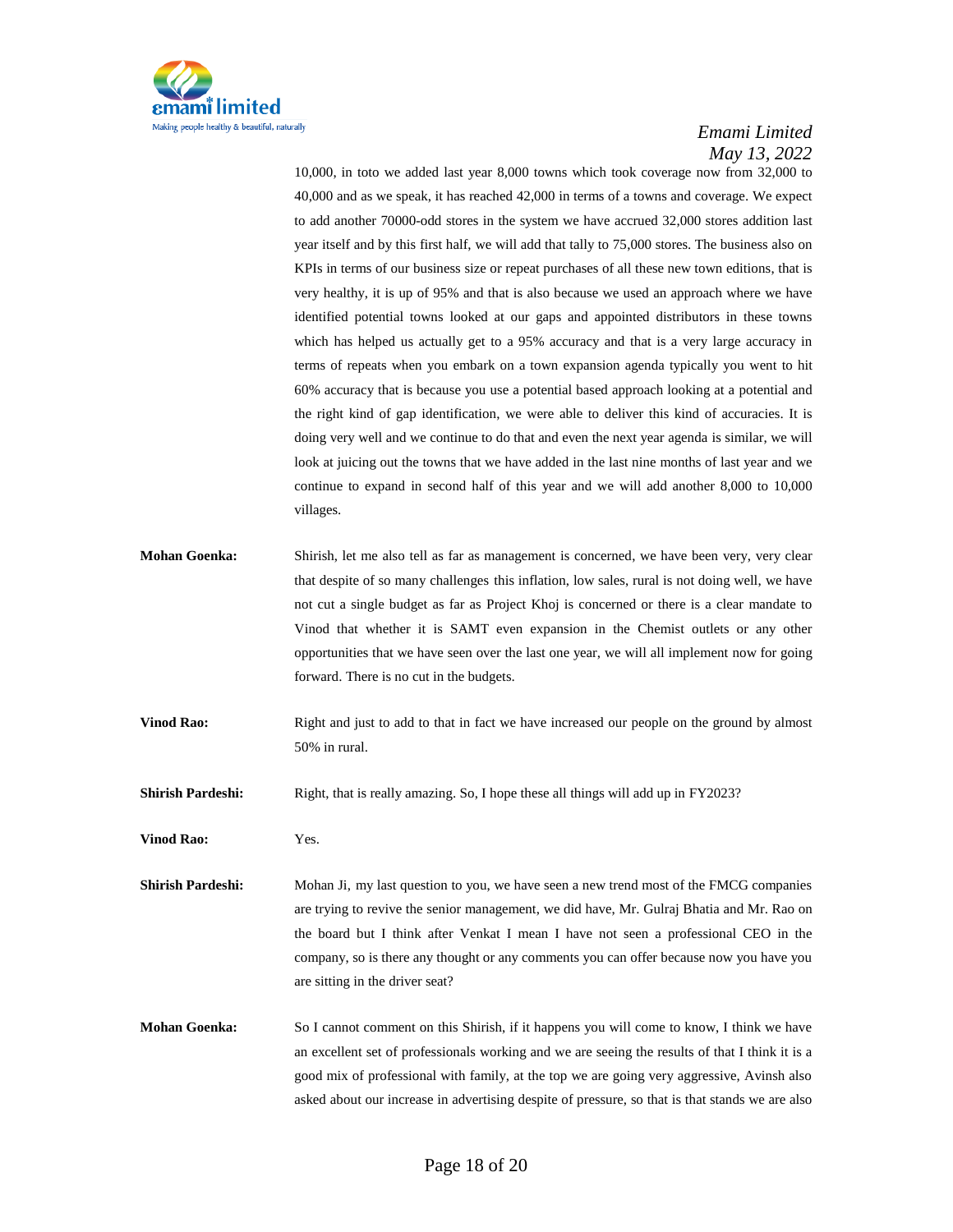

keeping for this year because it is not a short-term strategy that you can always manage our margins if you cut our advertising but that is not the strategy we are taking on, the targets to every CEO whether it is International Healthcare or Vinod is that we need to grow and for that whatever budgets are needed we will earmark those budgets and same is to the brand teams also. So, right now we do not have a definite plan to appoint a CEO, if it happens you will come to know.

**Shirish Pardeshi:** Thank you Mohan Ji, thank you team for my answering all questions.

- **Moderator:** Thank you. We have the next question from the line of Vishal Punya from Nirmal Bang Institute Equities. Please go ahead.
- **Vishal Punya:** Thank you for the opportunity, just one question on the inventory days, so this year as well we can see that the inventory days have kind of increased and it has been the case for the last four years to five years, so if we can get some comments on the reason for that?
- **Rajesh Sharma:** Vishal, it is primarily on account of summer inventory stock and also the inventory for Dermicool which we acquired at the end of March.
- **Vishal Punya:** Okay and for the last five years, is there anything specific that we can highlight in terms of the increase in inventory days?
- **Rajesh Sharma:** No it has nothing to do with any specific reason otherwise, it is only because of the increasing business of some of these brands and also couple of brands we have acquired like Crème 21 also over the period and some of the new launches have also come into our fold, Healthcare is there, so lot of new launches, the increased inventory is with respect to that only.
- **Vishal Punya:** Okay and just lastly what would be the rural-urban mix for us at the end of this fiscal year?
- **Rajesh Sharma:** Rural is still higher almost 54%-55% for us.
- **Vishal Punya:** Okay, understood. Thank you.
- **Moderator:** Thank you. That was the last question. I now hand it over to the management for the closing comments.
- **Mohan Goenka:** We thank all the participants for joining us for our earnings call for Q4 and thank you IIFL, thank you Percy for earning call for us. Thank you.